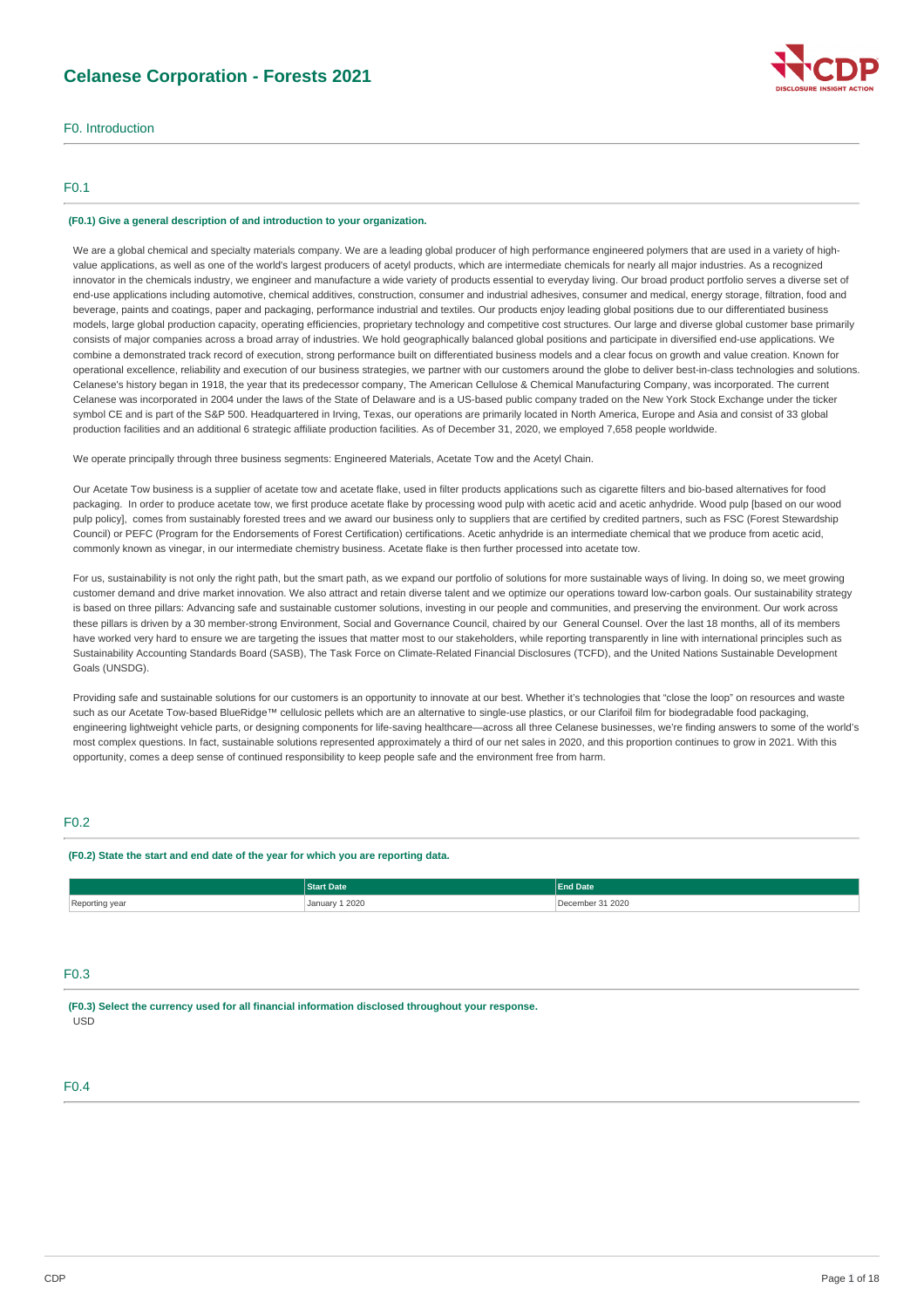### (F0.4) Select the forest risk commodity(ies) that you are, or are not, disclosing on (including any that are sources for your processed ingredients or manufactured goods); and for each select the stages of the supply chain that best represents your organization's area of operation.

|                 | <b>Commodity disclosure</b>                                         | Stage of the value chain  | <b>Explanation if not disclosing</b> |
|-----------------|---------------------------------------------------------------------|---------------------------|--------------------------------------|
| Timber products | Disclosing                                                          | Manufacturing             | <not applicable=""></not>            |
| Palm oil        | This commodity is not produced, sourced or used by our organization | <not applicable=""></not> | <not applicable=""></not>            |
| Cattle products | This commodity is not produced, sourced or used by our organization | <not applicable=""></not> | <not applicable=""></not>            |
| Soy             | This commodity is not produced, sourced or used by our organization | <not applicable=""></not> | <not applicable=""></not>            |
| Other - Rubber  | This commodity is not produced, sourced or used by our organization | <not applicable=""></not> | <not applicable=""></not>            |
| Other - Cocoa   | This commodity is not produced, sourced or used by our organization | <not applicable=""></not> | <not applicable=""></not>            |
| Other - Coffee  | This commodity is not produced, sourced or used by our organization | <not applicable=""></not> | <not applicable=""></not>            |

# F0.5

(F0.5) Are there any parts of your direct operations or supply chain that are not included in your disclosure? No

### F1. Current state

### F1.1

**(F1.1) How does your organization produce, use or sell your disclosed commodity(ies)?**

### **Timber products**

#### **Activity**

Using as input into product manufacturing

#### **Form of commodity**

Pulp

#### **Source**

Single contracted producer

#### **Country/Area of origin**

Brazil United States of America

### **% of procurement spend**

1-5%

### **Comment**

We purchase wood pulp sourced in Brazil and USA, which is utilized to produce cellulose acetate in our production facility in Narrows, Virginia, USA, Celanese is proud of our long, one-hundred-year history of producing Cellulose Acetate products for commercial applications. With our history producing these products, the importance of our commitment to sustainability in this area is deeply ingrained in our culture. One way to realize our vision to "improve the world and everyday life through our people, chemistry and innovation" is to innovate for a sustainable future by exploring and committing to opportunities that have positive environmental and social impacts. We are dedicated to operating responsibly and strive to remain at the forefront of sustainable practices, including sustainable sourcing. Celanese's Cellulose Acetate products are produced using high purity wood pulp sourced from sustainably managed forests. Business is only awarded to suppliers that are certified by credited partners, such as FSC (Forest Stewardship Council) or PEFC (Program for the Endorsements of Forest Certification) certifications. Sustainable Sourcing is the integration of social, ethical and environmental performance factors into the process of selecting suppliers. Our goal is to build strong, long-term relationships with suppliers committed to corporate responsibility. When sourcing our wood pulp, we consider suppliers that: - Share our commitment to society to provide products in a responsible way that focuses on reduced resource consumption - Ensure sustainable forestry and protect biodiversity, through continuous improvement on processes of waste management and reduction of environmental impact - Responsibly source their wood and pulp from credited partners or themselves using best practices and avoiding high conservation value forests and illegal harvesting - Work on a collaborative approach sharing knowledge and providing assurances and certifications of forestry stewardship - Provide training and leadership to their employees and to third parties, e.g. contractors, for better engagement and behavioural alignment with sustainable goals - Share value of continuous learning, understanding current possible deviations and improving their own process through root cause analysis and lessons learned - Protect their forest workers in relation to health and employee safety

# F1.2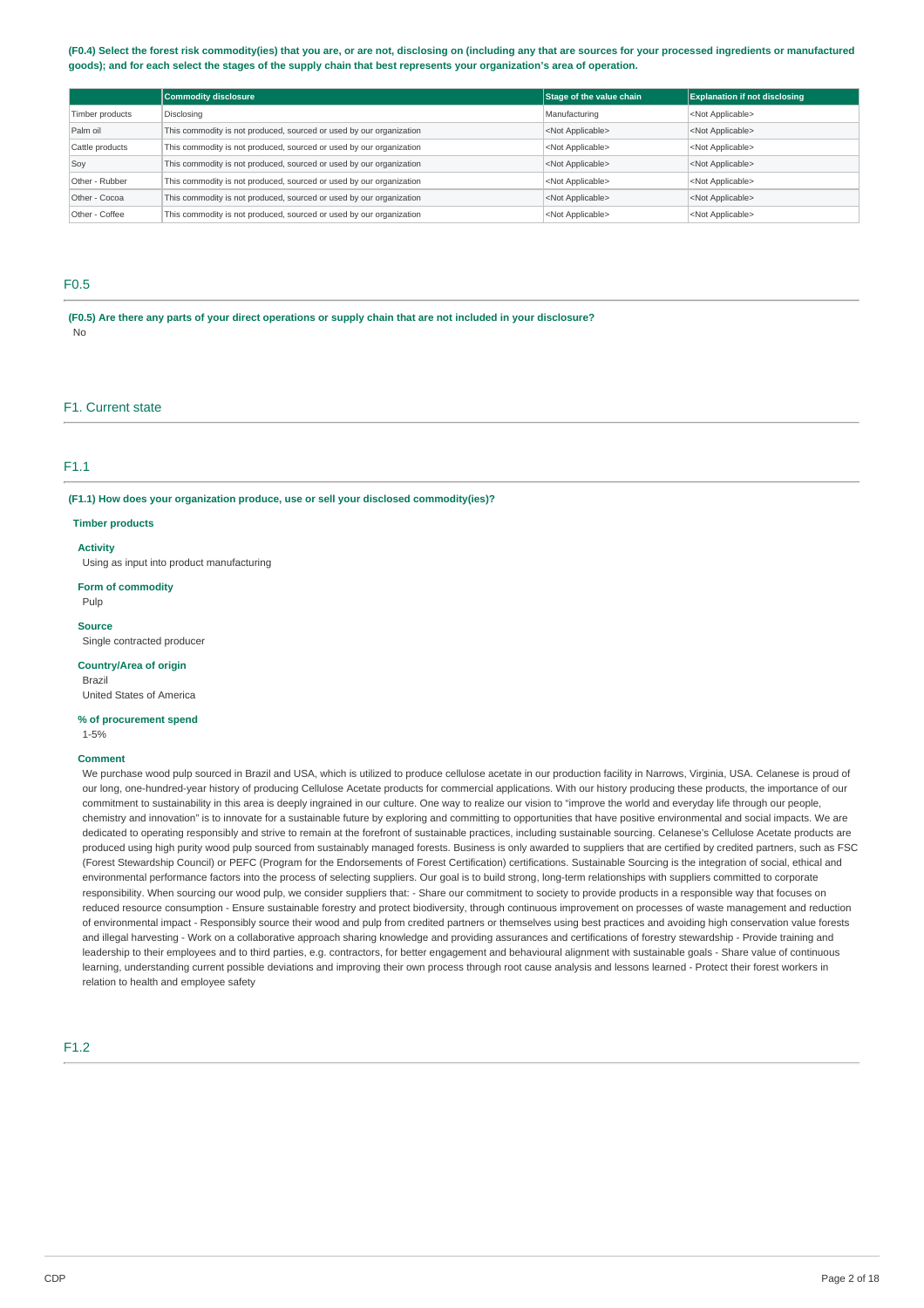### (F1.2) Indicate the percentage of your organization's revenue that was dependent on your disclosed forest risk commodity(ies) in the reporting year.

|                                                                                       | % of<br>revenue<br>dependent<br>l on<br>commodity | <b>Comment</b>                                                                                                                                                                                                                                                                                                                                                                                                                                                                                                                                                                                                                           |
|---------------------------------------------------------------------------------------|---------------------------------------------------|------------------------------------------------------------------------------------------------------------------------------------------------------------------------------------------------------------------------------------------------------------------------------------------------------------------------------------------------------------------------------------------------------------------------------------------------------------------------------------------------------------------------------------------------------------------------------------------------------------------------------------------|
| Timber<br>products                                                                    | 6-10%                                             | In order to produce acetate tow, we first produce acetate flake by processing wood pulp with acetic acid and acetic anhydride. The wood pulp Celanese consumes comes from sustainably<br>forested trees and is purchased externally, and acetic anhydride is an intermediate chemical that we produce from acetic acid in our intermediate chemistry business. Acetate flake is then<br>further processed into acetate tow. To determine the percentage of revenue dependent on timber, it has been calculated that in 2020, our acetate tow business made up approximately 9%<br>of our total sales revenue figure of 5655 million USD. |
| Palm oil <not< td=""><td>Applicable&gt;</td><td><not applicable=""></not></td></not<> | Applicable>                                       | <not applicable=""></not>                                                                                                                                                                                                                                                                                                                                                                                                                                                                                                                                                                                                                |
| Cattle                                                                                | $<$ Not<br>products Applicable>                   | <not applicable=""></not>                                                                                                                                                                                                                                                                                                                                                                                                                                                                                                                                                                                                                |
| Soy                                                                                   | $<$ Not<br>Applicable>                            | <not applicable=""></not>                                                                                                                                                                                                                                                                                                                                                                                                                                                                                                                                                                                                                |
| Other -<br>Rubber                                                                     | $<$ Not<br>Applicable>                            | <not applicable=""></not>                                                                                                                                                                                                                                                                                                                                                                                                                                                                                                                                                                                                                |
| Other -<br>Cocoa                                                                      | $<$ Not<br>Applicable>                            | <not applicable=""></not>                                                                                                                                                                                                                                                                                                                                                                                                                                                                                                                                                                                                                |
| Other -<br>Coffee                                                                     | $<$ Not<br>Applicable>                            | <not applicable=""></not>                                                                                                                                                                                                                                                                                                                                                                                                                                                                                                                                                                                                                |

# F1.5

### **(F1.5) Does your organization collect production and/or consumption data for your disclosed commodity(ies)?**

|                 | Data availability/Disclosure       |  |
|-----------------|------------------------------------|--|
| Timber products | Data available, but not disclosing |  |
| Palm oil        | <not applicable=""></not>          |  |
| Cattle products | <not applicable=""></not>          |  |
| Soy             | <not applicable=""></not>          |  |
| Other - Rubber  | <not applicable=""></not>          |  |
| Other - Cocoa   | <not applicable=""></not>          |  |
| Other - Coffee  | <not applicable=""></not>          |  |

### F1.5c

### **(F1.5c) Why is your organization not disclosing production and/or consumption data for your disclosed commodity(ies)?**

|                 | <b>Primary reason</b>        | Please explain                   |
|-----------------|------------------------------|----------------------------------|
| Timber products | Data considered confidential | Data is considered confidential. |
| Palm oil        | <not applicable=""></not>    | <not applicable=""></not>        |
| Cattle products | <not applicable=""></not>    | <not applicable=""></not>        |
| Soy             | <not applicable=""></not>    | <not applicable=""></not>        |
| Other - Rubber  | <not applicable=""></not>    | <not applicable=""></not>        |
| Other - Cocoa   | <not applicable=""></not>    | <not applicable=""></not>        |
| Other - Coffee  | <not applicable=""></not>    | <not applicable=""></not>        |

# F1.6

**(F1.6) Has your organization experienced any detrimental forests-related impacts?** No

# F2. Procedures

# F2.1

**(F2.1) Does your organization undertake a forests-related risk assessment?**

Yes, forests-related risks are assessed

# F2.1a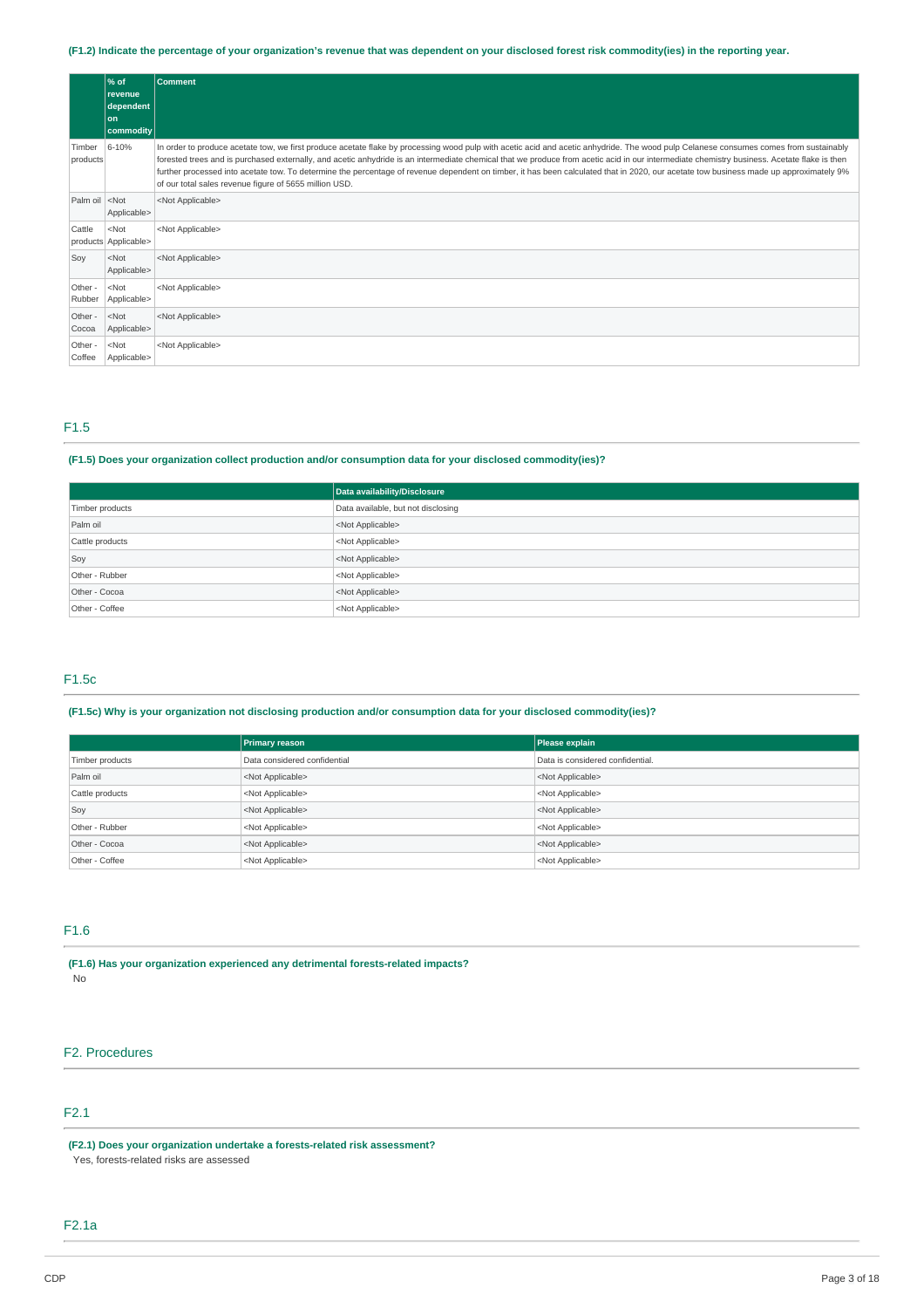#### **(F2.1a) Select the options that best describe your procedures for identifying and assessing forests-related risks.**

#### **Timber products**

**Value chain stage**

Direct operations Supply chain

**Coverage**

Full

### **Risk assessment procedure**

Assessed as part of an established enterprise risk management framework

### **Frequency of assessment**

Annually

**How far into the future are risks considered?**

1 to 3 years

#### **Tools and methods used**

Internal company methods

### **Please explain**

Effective Risk Management is critical to Celanese's ability to achieve its strategy and ESG (Environmental, Social, Governance) goals. Risk management is considered a strategic activity within the Company and responsibility for managing risk rests with executive management while the committees of the Board and the full Board participate in risk oversight. The Company holds annual risk workshops with the leadership teams of key functions to assess the current risk universe applicable to those functions. These workshops consider Celanese specific risks, external risks as well as macro trends. Once risks are identified, the leadership team assigns risk owners who develop and execute adequate remediation plans. Risk and remediation status are tracked continually throughout the year, with quarterly certifications by the executive leadership team for major risks. Historically, climate, water, and forest risks have been discussed with the Manufacturing leadership team. Recognizing the increased importance of ESG risks and related disclosures, the Company will be adding a new workshop starting in 2021 to focus specifically on ESG related risks including climate, water, and forest. Our cross-functional ESG Council will be participating in the workshop, allowing for a more in-depth discussion of ESG risks and their interdependencies.

### F2.1b

#### **(F2.1b) Which of the following issues are considered in your organization's forests-related risk assessment(s)?**

**Availability of forest risk commodities**

#### **Relevance & inclusion**

Relevant, always included

#### **Please explain**

Risk: Availability of Raw Materials and Finished Goods, security of Supply Chain. Security of availability and pricing of raw materials, specifically wood pulp, may lead to production limitations, higher costs and/or reduced production quality. Ensure production continuity. Securing Supply Chain of materials and covering Business continuity in case of limitations. Mitigating actions: • Identify / cultivate / qualify new suppliers • Closely monitor single source materials market • Frequent contact with carriers • Monitor logistics market and trends • Changes to specifications • Regular revision of inventory and safety stock • Utilizing warehouses • Accelerate shift to alternative suppliers • Force majeure clauses • Openness of organization for change on qualification process, mitigating security of supply potential issues and creating space for better negotiations • More capacity to eliminate single sourcing

#### **Quality of forest risk commodities**

**Relevance & inclusion**

Relevant, not included

#### **Please explain**

We will incorporate into the next risk management workshop.

#### **Impact of activity on the status of ecosystems and habitats**

#### **Relevance & inclusion**

Relevant, not included

#### **Please explain**

We will incorporate into the next risk management workshop.

### **Regulation**

### **Relevance & inclusion**

Relevant, always included

#### **Please explain**

Risk: Regulatory Compliance (including Sustainability). Non-compliance with regulations (other than ESHA) for the business and its customers may result in fines, penalties and/or other adverse consequences. Specifically, the company should monitor compliance with the policy to combat the illicit trade of tobacco. Mitigation: • Continue to supply customers with properly formatted government required data • Work on enhancing biodegradability of Tow • Work on carbon footprint reductions and other sustainability targets (water, plant, waste) • Ensure compliance with Antitrust and Competition Law requirements

#### **Climate change**

**Relevance & inclusion**

Not considered

#### **Please explain**

We will incorporate into the next risk management workshop.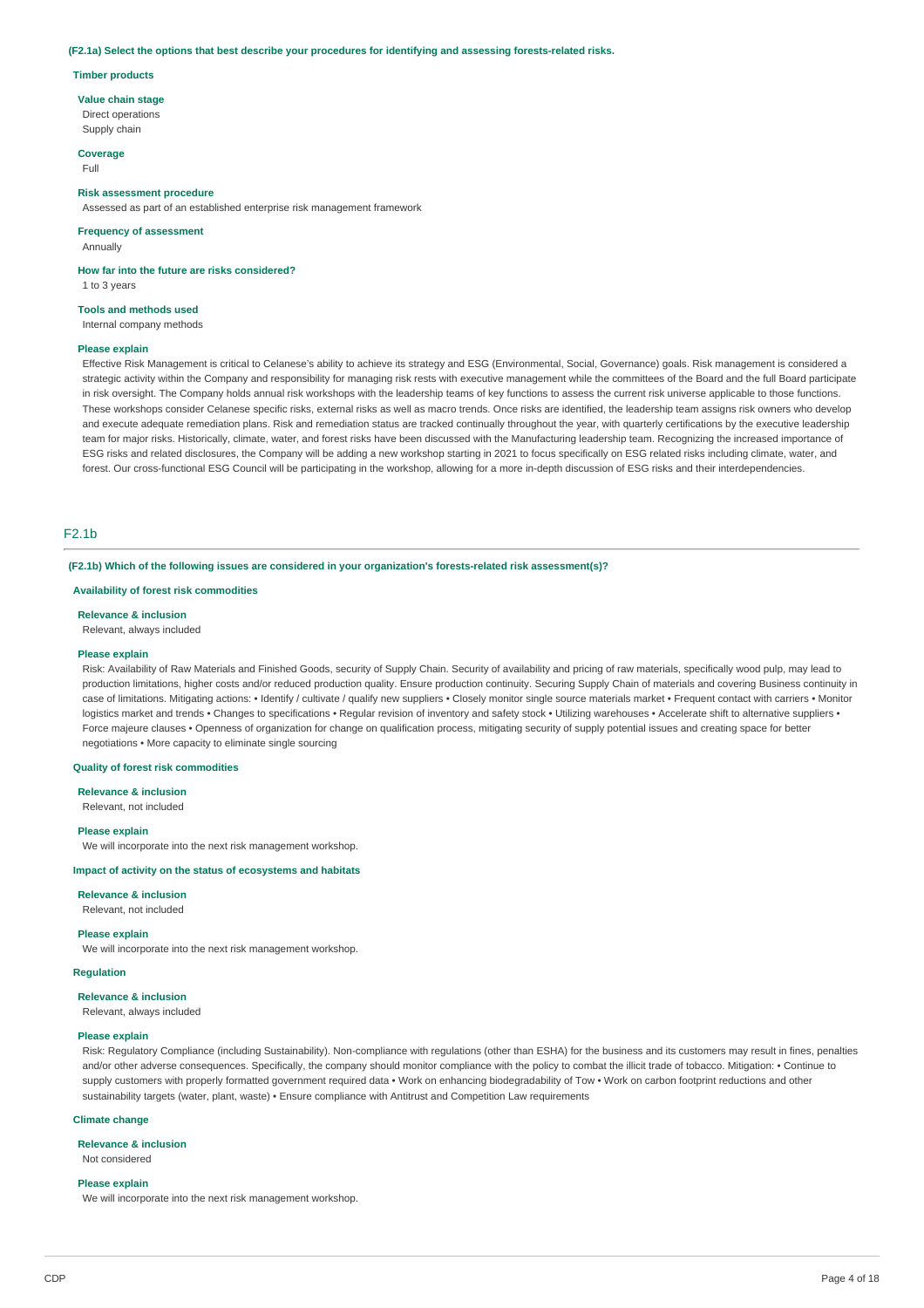#### **Impact on water security**

#### **Relevance & inclusion**

Relevant, always included

#### **Please explain**

Regulatory Compliance (including Sustainability). Non-compliance with regulations (other than ESHA) for the business and its customers may result in fines, penalties and/or other adverse consequences. Mitigation: • Continue to supply customers with properly formatted government required data • Work on enhancing biodegradability of Tow • In 2021 Celanese formed a water stewardship committee to guide the development of a water risk assessment process, water management guidance and to support the integration of water risk into our corporate Enterprise Risk Management process

#### **Tariffs or price increases**

**Relevance & inclusion**

Relevant, always included

### **Please explain**

Utilization/ Competitive Landscape. Lower utilizations due to reduced demand as well as potential capacity increases by small industry players. Mitigation: • Continue to investigate capacity reductions to improve cost position and industry utilization rates • Continue to monitor market demand especially considering COVID driven behaviour changes • Actively work to reduce and reuse water as listed above

### **Loss of markets**

**Relevance & inclusion**

Relevant, always included

#### **Please explain**

Utilization/ Competitive Landscape. Lower utilizations due to reduced demand as well as potential capacity increases by small industry players. Mitigation: • Continue to investigate capacity reductions to improve cost position and industry utilization rates • Continue to monitor market demand especially considering COVID driven behaviour changes

#### **Leakage markets**

#### **Relevance & inclusion**

Relevant, always included

#### **Please explain**

Risk: Regulatory Compliance (including Sustainability). Non-compliance with regulations (other than ESHA) for the business and its customers may result in fines, penalties and/or other adverse consequences. Specifically, the company should monitor compliance with the policy to combat the illicit trade of tobacco. Mitigation: • Continue to supply customers with properly formatted government required data • Work on enhancing biodegradability of Tow • Work on carbon footprint reductions and other sustainability targets (water, plant, waste) • Ensure compliance with Antitrust and Competition Law requirements •Regular reviews and acknowledgement of Policy on Illicit Tobacco Trade

#### **Brand damage related to forest risk commodities**

#### **Relevance & inclusion**

Relevant, always included

#### **Please explain**

Risk: Regulatory Compliance (including Sustainability). Non-compliance with regulations (other than ESHA) for the business and its customers may result in fines, penalties and/or other adverse consequences. Specifically, the company should monitor compliance with the policy to combat the illicit trade of tobacco. Mitigation: • Continue to supply customers with properly formatted government required data • Work on enhancing biodegradability of Tow • Work on carbon footprint reductions and other sustainability targets (water, plant, waste) • Ensure compliance with Antitrust and Competition Law requirements

### **Corruption**

**Relevance & inclusion**

Relevant, always included

#### **Please explain**

Risk: Regulatory Compliance (including Sustainability). Non-compliance with regulations (other than ESHA) for the business and its customers may result in fines, penalties and/or other adverse consequences. Specifically, the company should monitor compliance with the policy to combat the illicit trade of tobacco. Mitigation: • Continue to supply customers with properly formatted government required data · Work on enhancing biodegradability of Tow · Work on carbon footprint reductions and other sustainability targets (water, plant, waste) • Ensure compliance with Antitrust and Competition Law requirements •Regular reviews and acknowledgement of Policy on Illicit Tobacco Trade

#### **Social impacts**

**Relevance & inclusion**

### Relevant, always included

### **Please explain**

Environmental Health and Safety. Environmental, health and safety regulations may lead to significant compliance cost, capital cost, violation and financial loss. Mitigation: • EH&S evaluations, PSRM process • Safety initiatives • Completed Process Safety Summit

#### **Other, please specify**

### **Relevance & inclusion**

#### **Please explain**

# F2.1c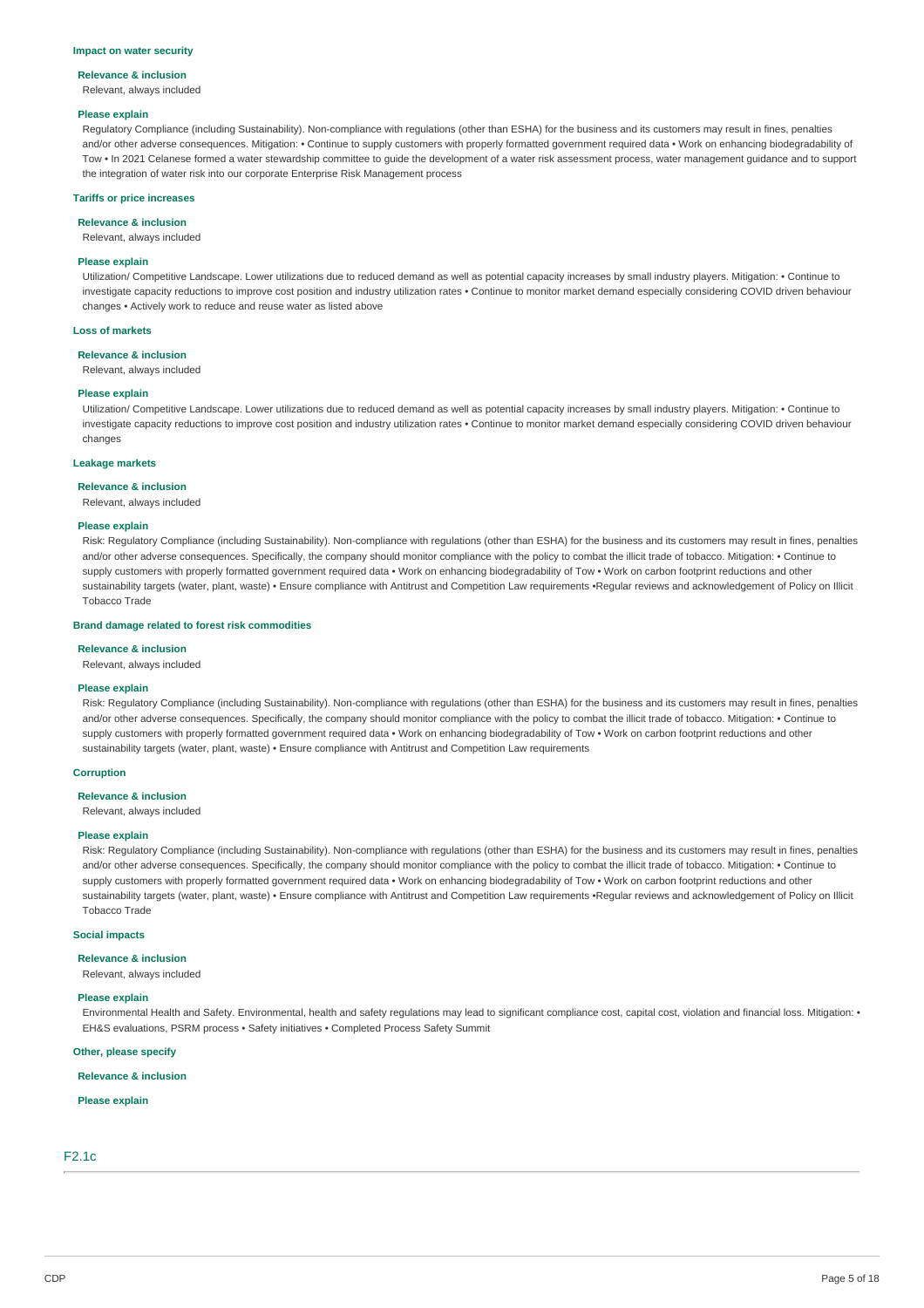#### **(F2.1c) Which of the following stakeholders are considered in your organization's forests-related risk assessments?**

### **Customers**

#### **Relevance & inclusion**

Relevant, always included

#### **Please explain**

Wood pulp is purchased and consumed in our production of cellulose acetate flake, which is also further converted into other materials for sale to our customers. These other materials include cellulose acetate pellets, films, and fibers. Our customers depend on these products to produce a range of consumer goods. Since our ability to supply these cellulose acetate products relies on our ability to secure sustainable sources of high quality wood pulp, potential customer impacts are always considered in our forests-related risk assessments.

### **Employees**

**Relevance & inclusion**

Relevant, always included

#### **Please explain**

We continuously engage with employees to identify risks and mitigation steps. These risks and mitigations are consolidated through our enterprise risk management process.

#### **Investors**

**Relevance & inclusion**

Relevant, always included

#### **Please explain**

We annually engage in investor outreach with our key investors to discuss sustainability related topics.

### **Local communities**

**Relevance & inclusion**

#### Not considered

**Please explain**

Not part of the internal risk management workshop.

#### **NGOs**

**Relevance & inclusion** Not considered

#### **Please explain**

Not part of the internal risk management workshop.

#### **Other forest risk commodity users/producers at a local level**

### **Relevance & inclusion**

Not considered

### **Please explain**

Not part of the internal risk management workshop.

# **Regulators**

**Relevance & inclusion**

Not considered

### **Please explain**

Not part of the internal risk management workshop.

#### **Suppliers**

**Relevance & inclusion**

### Relevant, always included

#### **Please explain**

We are in contact with our suppliers on a weekly basis in scheduled meetings or on an ad-hoc basis as the need arises. We are frequently discussing certifications about forest management and chain of custody programs with our suppliers.

# **Other stakeholders, please specify**

### **Relevance & inclusion**

**Please explain**

### F3. Risks and opportunities

### F3.1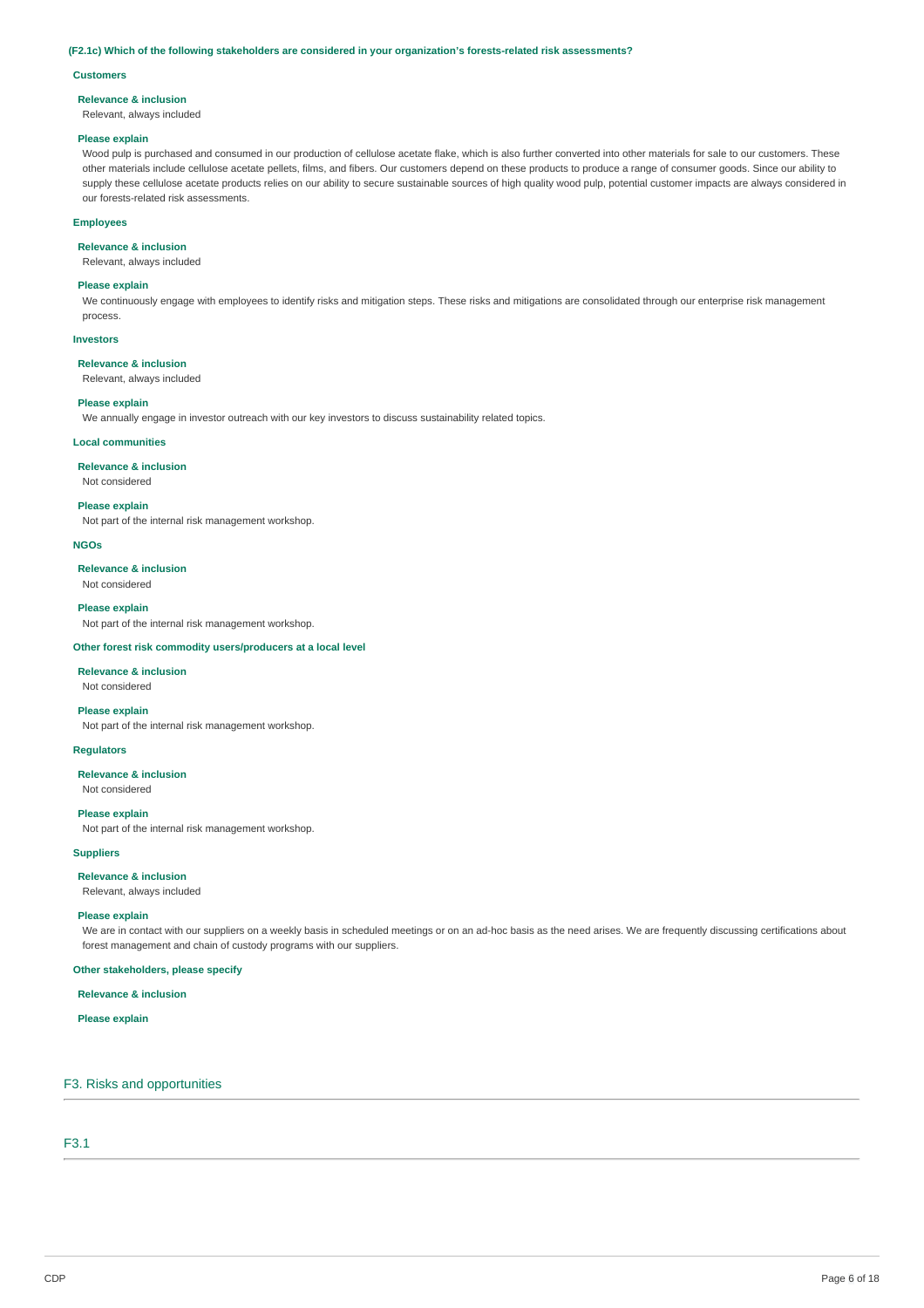### (F3.1) Have you identified any inherent forests-related risks with the potential to have a substantive financial or strategic impact on your business?

|                 | <b>Risk identified?</b>   |
|-----------------|---------------------------|
| Timber products | Yes                       |
| Palm oil        | <not applicable=""></not> |
| Cattle products | <not applicable=""></not> |
| Soy             | <not applicable=""></not> |
| Other - Rubber  | <not applicable=""></not> |
| Other - Cocoa   | <not applicable=""></not> |
| Other - Coffee  | <not applicable=""></not> |

# F3.1a

### **(F3.1a) How does your organization define substantive financial or strategic impact on your business?**

These definition/metrics relate to direct operations and other parts of our value chain. Probability/likelihood means the probability of a residual risk measured in terms of frequency with which an adverse event will occur after considering all current mitigation steps. Residual risk is the risk remaining after management's response (activities, initiatives, controls, etc.) to the risk. "High" likelihood refers to a frequent event; relatively easy to occur. The impact of an inherent risk measured in terms of dollar amount, loss of service, severity of penalty/fines, reputational damage, etc. before considering any mitigation steps. We use internally-developed financial thresholds in our ERM workshops to determine impact from a purely financial standpoint.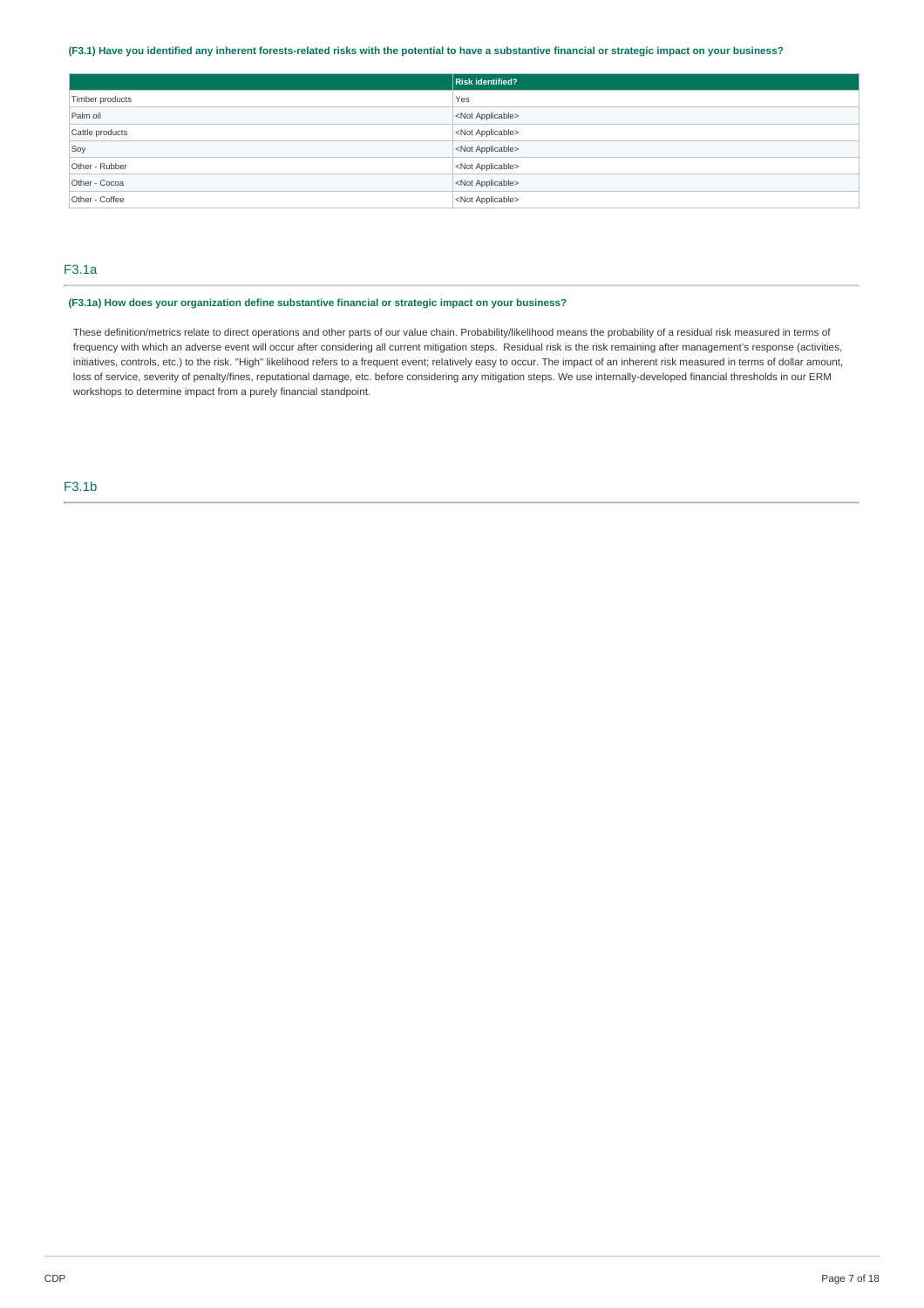(F3.1b) For your disclosed forest risk commodity(ies), provide details of risks identified with the potential to have a substantive financial or strategic impact on **your business, and your response to those risks.**

**Forest risk commodity** Timber products

**Type of risk** Reputational and markets

**Geographical scale** Global

**Where in your value chain does the risk driver occur?** Supply chain

**Primary risk driver** Availability of certified sustainable material

**Primary potential impact** Increased production costs

### **Company-specific description**

Security of availability and pricing of raw materials, specifically natural gas, wood pulp, magnesium oxide and titanium dioxide, may lead to production limitations, higher costs and/or reduced production quality, which could impact production continuity.

**Timeframe** 1-3 years

**Magnitude of potential impact** High

### **Likelihood**

Unlikely

**Are you able to provide a potential financial impact figure?** No, we do not have this figure

**Potential financial impact (currency)** <Not Applicable>

**Potential financial impact figure - minimum (currency)** <Not Applicable>

**Potential financial impact figure - maximum (currency)** <Not Applicable>

# **Explanation of financial**

We have a value, but treat it as confidential

### **Primary response to risk** Engagement with suppliers

# **Description of response**

• Identify / cultivate / qualify new suppliers • Closely monitor single source materials market • Frequent contact with carriers • Monitor logistics market and trends • Changes to specifications • Regular revision of inventory and safety stock • Utilizing warehouses • Accelerate shift to alternative suppliers • Force majeure clauses • Openness of organization for change on qualification process, mitigating security of supply potential issues and creating space for better negotiations • More capacity to eliminate single sourcing

**Cost of response**

 $\Omega$ 

# **Explanation of cost of response**

Need to evaluate cost of response.

# F3.2

(F3.2) Have you identified any forests-related opportunities with the potential to have a substantive financial or strategic impact on your business?

|                 | Have you identified opportunities? |  |  |
|-----------------|------------------------------------|--|--|
| Timber products | No.                                |  |  |
| Palm oil        | <not applicable=""></not>          |  |  |
| Cattle products | <not applicable=""></not>          |  |  |
| Soy             | <not applicable=""></not>          |  |  |
| Other - Rubber  | <not applicable=""></not>          |  |  |
| Other - Cocoa   | <not applicable=""></not>          |  |  |
| Other - Coffee  | <not applicable=""></not>          |  |  |

### F3.2b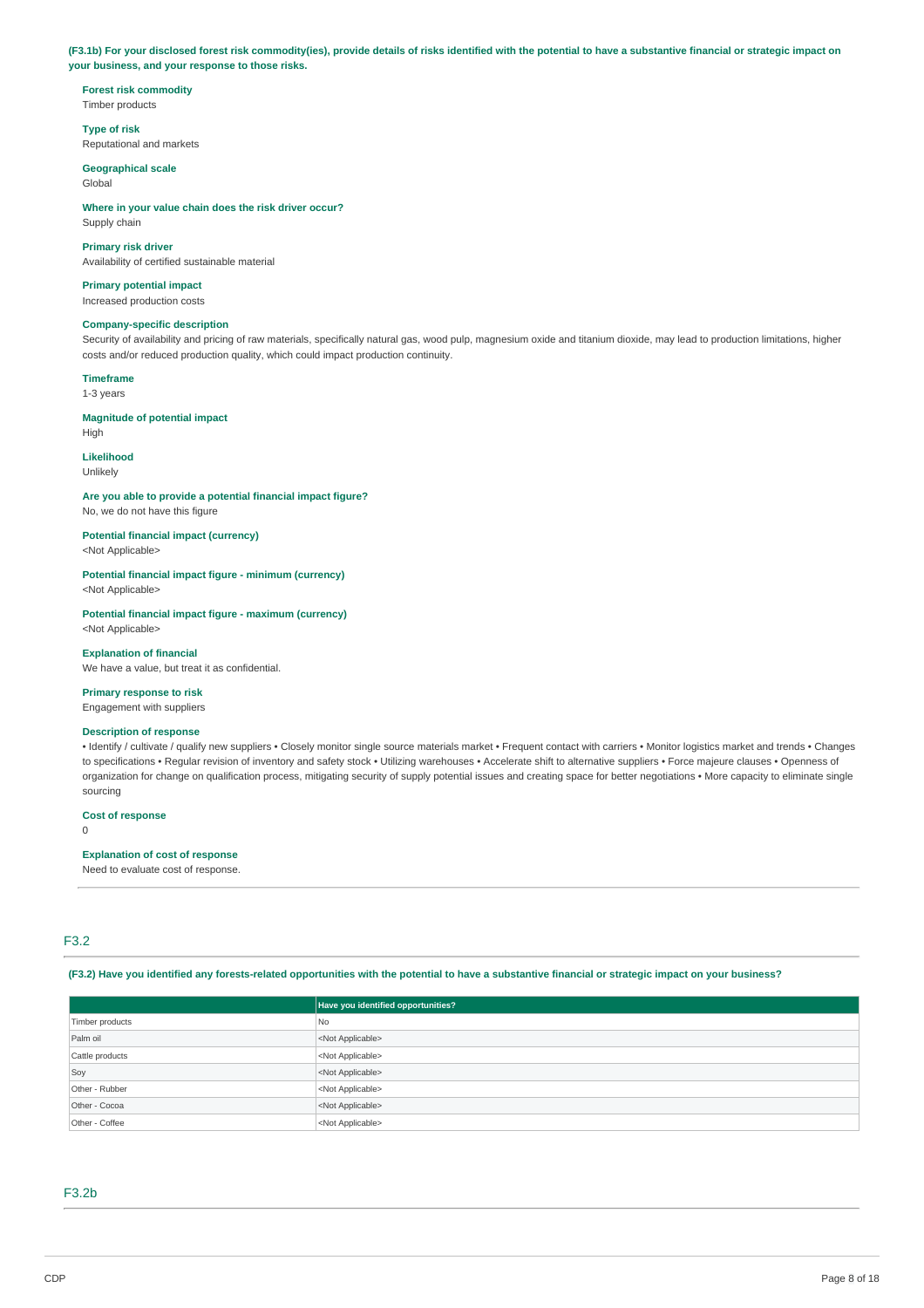**(F3.2b) Why does your organization not consider itself to have forests-related opportunities?**

#### **Timber products**

#### **Primary reason**

Not yet evaluated

#### **Please explain**

Dissolving Wood Pulp – Sustainable Sourcing Policy Celanese is proud of our long, one-hundred-year history of producing Cellulose Acetate products for commercial applications. With our history producing these products, the importance of our commitment to sustainability in this area is deeply ingrained in our culture. One way to realize our vision to "improve the world and everyday life through our people, chemistry and innovation" is to innovate for a sustainable future by exploring and committing to opportunities that have positive environmental and social impacts. We are dedicated to operating responsibly and strive to remain at the forefront of sustainable practices, including sustainable sourcing. Celanese's Cellulose Acetate products are produced using high purity wood pulp sourced from sustainably managed forests. Business is only awarded to suppliers that are certified by credited partners, such as FSC (Forest Stewardship Council) or PEFC (Program for the Endorsements of Forest Certification) certifications. Sustainable Sourcing is the integration of social, ethical and environmental performance factors into the process of selecting suppliers. Our goal is to build strong, long-term relationships with suppliers committed to corporate responsibility. When sourcing our wood pulp, we consider suppliers that: - Share our commitment to society to provide products in a responsible way that focuses on reduced resource consumption - Ensure sustainable forestry and protect biodiversity, through continuous improvement on processes of waste management and reduction of environmental impact - Responsibly source their wood and pulp from credited partners or themselves using best practices and avoiding high conservation value forests and illegal harvesting - Work on a collaborative approach sharing knowledge and providing assurances and certifications of forestry stewardship - Provide training and leadership to their employees and to third parties, e.g. contractors, for better engagement and behavioural alignment with sustainable goals - Share the value of continuous learning, understanding current possible deviations and improving their own process through root cause analysis and lessons learned - Protect their forest workers in relation to health and employee safety

### F4. Governance

### F4.1

**(F4.1) Is there board-level oversight of forests-related issues within your organization?** No

### F4.1c

### (F4.1c) Why is there no board-level oversight of forests-related issues and what are your plans to change this in the future?

| <b>Primary reason</b>                                                                                                                                                                                   | Board level oversight of forests-related<br>I issues will be introduced in the next two<br>vears | <b>Please explain</b>                                                                                                                         |
|---------------------------------------------------------------------------------------------------------------------------------------------------------------------------------------------------------|--------------------------------------------------------------------------------------------------|-----------------------------------------------------------------------------------------------------------------------------------------------|
| Row Our Board of Directors oversees our sustainability strategy and performance. The Board<br>formalized their oversight by aligning a specific committee to each of our identified priority<br>issues. | <b>No</b>                                                                                        | As a result of this CDP Forest Questionnaire, we will be<br>discussing internally implementing oversight of forest-related<br>issues as well. |

### F4.2

(F4.2) Provide the highest management-level position(s) or committee(s) with responsibility for forests-related issues (do not include the names of individuals).

| position(s)<br>and/or<br>committee(s) | Name of the Responsibility                                                                                                                                                                                                                                                                                       | οf<br>reporting<br>to the<br>board on<br>forests-<br>related<br><b>issues</b> | <b>Frequency Please explain</b>                                                                                                                                                                                                                                                                                                                                                                                                                                                                                                                                                                                                                                                                                                                                                                                                                                                                                                                                                                                                                                                                                                                                                                                                                                                                                                                                                                                                                                                                                                                                      |
|---------------------------------------|------------------------------------------------------------------------------------------------------------------------------------------------------------------------------------------------------------------------------------------------------------------------------------------------------------------|-------------------------------------------------------------------------------|----------------------------------------------------------------------------------------------------------------------------------------------------------------------------------------------------------------------------------------------------------------------------------------------------------------------------------------------------------------------------------------------------------------------------------------------------------------------------------------------------------------------------------------------------------------------------------------------------------------------------------------------------------------------------------------------------------------------------------------------------------------------------------------------------------------------------------------------------------------------------------------------------------------------------------------------------------------------------------------------------------------------------------------------------------------------------------------------------------------------------------------------------------------------------------------------------------------------------------------------------------------------------------------------------------------------------------------------------------------------------------------------------------------------------------------------------------------------------------------------------------------------------------------------------------------------|
| <b>Business unit</b><br>manager       | Other, please specify (A<br>wood pulp sourcing<br>committee was created and<br>meetings are held on a<br>quarterly basis for all topics<br>related to pulp, including<br>sustainability topics. Also,<br>each quarter Celanese<br>meets with pulp suppliers.<br>All functions from both<br>parties are involved) | Quarterly                                                                     | Celanese's Cellulose Acetate products are produced using high purity wood pulp sourced from sustainably managed forests. Business is only awarded to<br>suppliers that are certified by credited partners, such as FSC (Forest Stewardship Council) or PEFC (Program for the Endorsements of Forest Certification)<br>certifications. Sustainable Sourcing is the integration of social, ethical and environmental performance factors into the process of selecting suppliers. When<br>sourcing our wood pulp, we consider suppliers that: - Share our commitment to society to provide products in a responsible way that focuses on reduced<br>resource consumption - Ensure sustainable forestry and protect biodiversity, through continuous improvement on processes of waste management and<br>reduction of environmental impact - Responsibly source their wood and pulp from credited partners or themselves using best practices and avoiding high<br>conservation value forests and illegal harvesting - Work on a collaborative approach sharing knowledge and providing assurances and certifications of<br>forestry stewardship - Provide training and leadership to their employees and to third parties, e.g. contractors, for better engagement and behavioural<br>alignment with sustainable goals - Share the value of continuous learning, understanding current possible deviations and improving their own process<br>through root cause analysis and lessons learned - Protect their forest workers in relation to health and employee safety |

### F4.3

#### (F4.3) Do you provide incentives to C-suite employees or board members for the management of forests-related issues?

|       | Provide incentives for management of forests-related issues    | Comment |
|-------|----------------------------------------------------------------|---------|
| Row 1 | No, and we do not plan to introduce them in the next two vears | N/A     |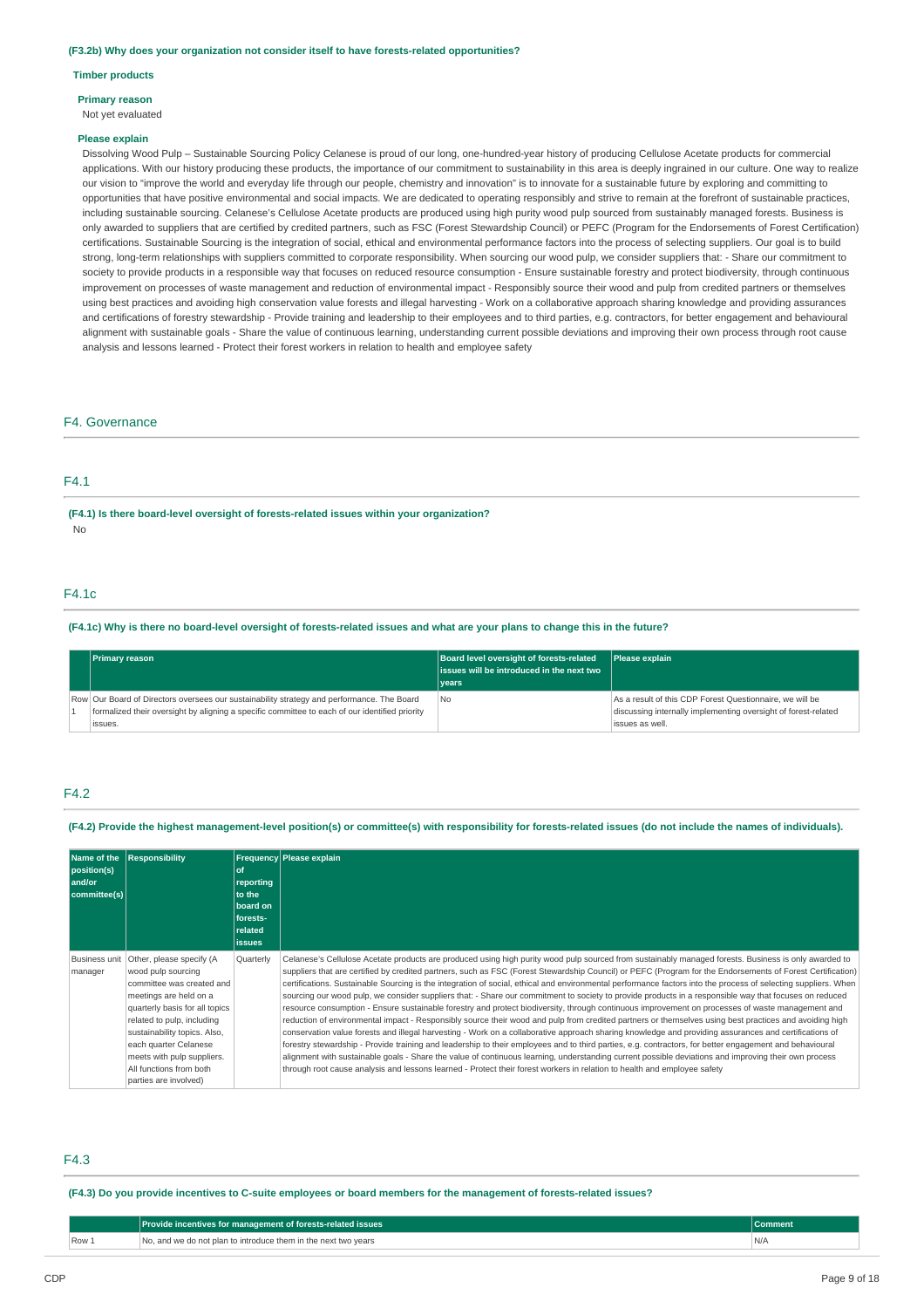# F4.4

(F4.4) Did your organization include information about its response to forests-related risks in its most recent mainstream financial report? No, and we have no plans to do so

### F4.5

**(F4.5) Does your organization have a policy that includes forests-related issues?** Yes, we have a documented forests policy that is publicly available

### F4.5a

### **(F4.5a) Select the options to describe the scope and content of your policy.**

| <b>Scope</b>                                   | Content Please explain                                                                                                                                                                                                                                                                                                                                                                                                                                                                                                                                                                                                                                                                                                                                                                                                                                                                                                                                                                                                                                                                                                                                                                                                                                                                                                                                                                                                                                                                                                                                                                                                                                                                                                                                                                                                                                                                                                                                                                                                                                                                                                                                                                                                                                                                                                                                                                                                          |
|------------------------------------------------|---------------------------------------------------------------------------------------------------------------------------------------------------------------------------------------------------------------------------------------------------------------------------------------------------------------------------------------------------------------------------------------------------------------------------------------------------------------------------------------------------------------------------------------------------------------------------------------------------------------------------------------------------------------------------------------------------------------------------------------------------------------------------------------------------------------------------------------------------------------------------------------------------------------------------------------------------------------------------------------------------------------------------------------------------------------------------------------------------------------------------------------------------------------------------------------------------------------------------------------------------------------------------------------------------------------------------------------------------------------------------------------------------------------------------------------------------------------------------------------------------------------------------------------------------------------------------------------------------------------------------------------------------------------------------------------------------------------------------------------------------------------------------------------------------------------------------------------------------------------------------------------------------------------------------------------------------------------------------------------------------------------------------------------------------------------------------------------------------------------------------------------------------------------------------------------------------------------------------------------------------------------------------------------------------------------------------------------------------------------------------------------------------------------------------------|
| Row Selected Please<br>products select<br>only | Dissolving Wood Pulp - Sustainable Sourcing Policy Celanese is proud of our long, one-hundred-year history of producing Cellulose Acetate products for commercial applications. With our<br>history producing these products, the importance of our commitment to sustainability in this area is deeply ingrained in our culture. One way to realize our vision to "improve the world and<br>everyday life through our people, chemistry and innovation" is to innovate for a sustainable future by exploring and committing to opportunities that have positive environmental and social<br>impacts. We are dedicated to operating responsibly and strive to remain at the forefront of sustainable practices, including sustainable sourcing. Celanese's Cellulose Acetate products are<br>produced using high purity wood pulp sourced from sustainably managed forests. Business is only awarded to suppliers that are certified by credited partners, such as FSC (Forest<br>Stewardship Council) or PEFC (Program for the Endorsements of Forest Certification) certifications. Sustainable Sourcing is the integration of social, ethical and environmental<br>performance factors into the process of selecting suppliers. Our goal is to build strong, long-term relationships with suppliers committed to corporate responsibility. When sourcing our wood<br>pulp, we consider suppliers that: - Share our commitment to society to provide products in a responsible way that focuses on reduced resource consumption - Ensure sustainable forestry<br>and protect biodiversity, through continuous improvement on processes of waste management and reduction of environmental impact - Responsibly source their wood and pulp from<br>credited partners or themselves using best practices and avoiding high conservation value forests and illegal harvesting - Work on a collaborative approach sharing knowledge and<br>providing assurances and certifications of forestry stewardship - Provide training and leadership to their employees and to third parties, e.g. contractors, for better engagement and<br>behavioural alignment with sustainable goals - Share the value of continuous learning, understanding current possible deviations and improving their own process through root cause<br>analysis and lessons learned - Protect their forest workers in relation to health and employee safety |

### F4.5b

### (F4.5b) Do you have commodity specific sustainability policy(ies)? If yes, select the options that best describe their scope and content.

|                    | Do you have a commodity specific sustainability<br>policy? | Scope                     | <b>Content</b>                                                                                                                                   | Please explain                              |
|--------------------|------------------------------------------------------------|---------------------------|--------------------------------------------------------------------------------------------------------------------------------------------------|---------------------------------------------|
| Timber<br>products | Yes                                                        | Selected products<br>only | Description of forests-related standards for procurement<br>Other, please specify (Dissolving Wood Pulp - Sustainable Sourcing Policy<br>Policy) | Dissolving Wood Pulp - Sustainable Sourcing |
| Palm oil           | <not applicable=""></not>                                  | <not applicable=""></not> | <not applicable=""></not>                                                                                                                        | <not applicable=""></not>                   |
| Cattle<br>products | <not applicable=""></not>                                  | <not applicable=""></not> | <not applicable=""></not>                                                                                                                        | <not applicable=""></not>                   |
| Soy                | <not applicable=""></not>                                  | <not applicable=""></not> | <not applicable=""></not>                                                                                                                        | <not applicable=""></not>                   |
| Other -<br>Rubber  | <not applicable=""></not>                                  | <not applicable=""></not> | <not applicable=""></not>                                                                                                                        | <not applicable=""></not>                   |
|                    | Other - Cocoa <not applicable=""></not>                    | <not applicable=""></not> | <not applicable=""></not>                                                                                                                        | <not applicable=""></not>                   |
|                    | Other - Coffee <not applicable=""></not>                   | <not applicable=""></not> | <not applicable=""></not>                                                                                                                        | <not applicable=""></not>                   |

# F4.6

(F4.6) Has your organization made a public commitment to reduce or remove deforestation and/or forest degradation from its direct operations and/or supply **chain?**

Yes

# F4.6a

### (F4.6a) Has your organization endorsed any of the following initiatives as part of its public commitment to reduce or remove deforestation and/or forest **degradation?**

Other, please specify (Dissolving Wood Pulp - Sustainable Sourcing Policy: Business is only awarded to suppliers that are certified by credited partners, such as FSC (Forest Stewardship Council) or PEFC (Program for the Endorsements of Forest Certification) certifications.)

### F4.6b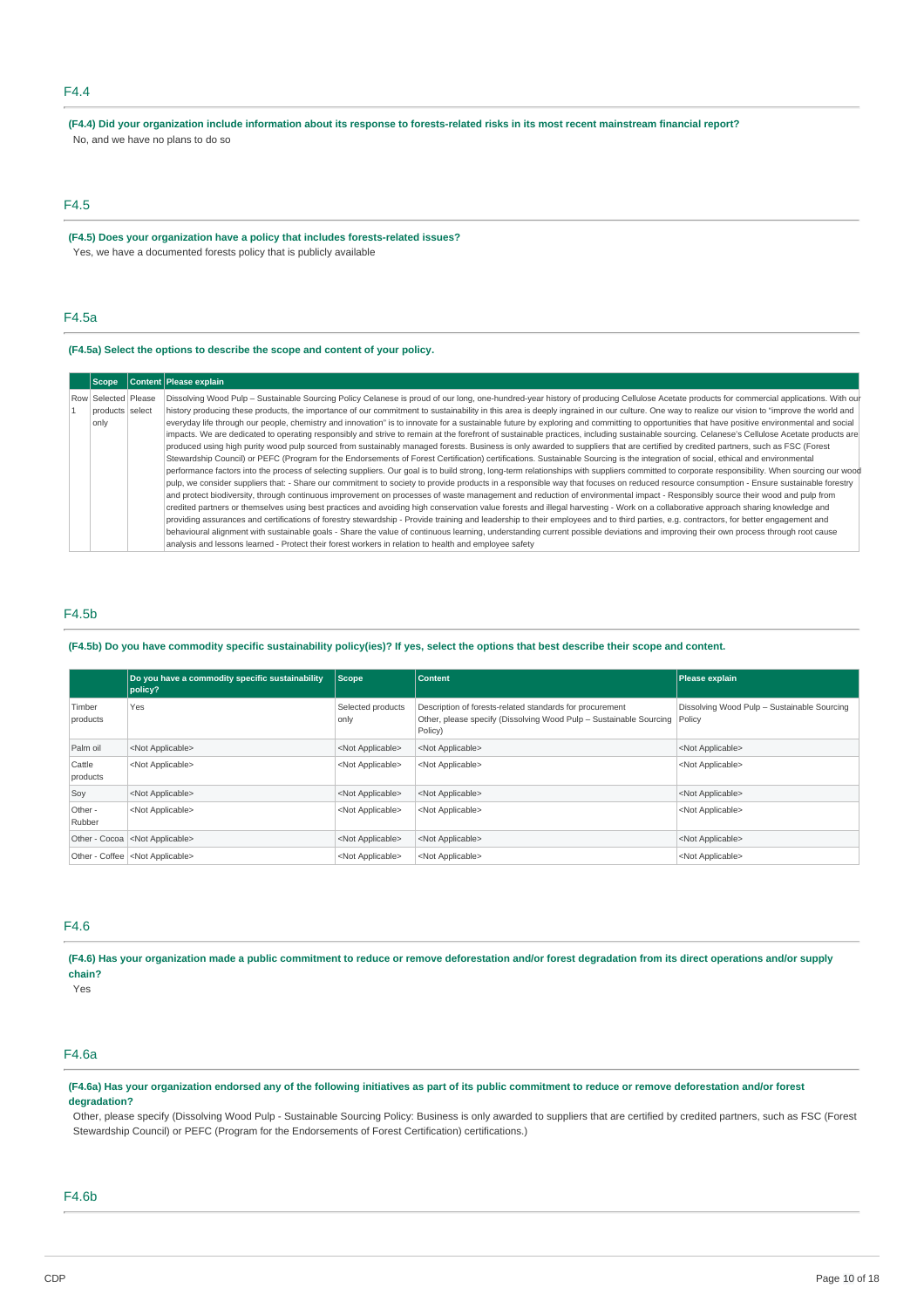### (F4.6b) Provide details on your public commitment(s), including the description of specific criteria, coverage, and actions.

### **Forest risk commodity**

Timber products

### **Criteria**

Zero gross deforestation/ no deforestation

#### **Operational coverage**

Direct operations and supply chain

### **% of total production/ consumption covered by commitment**

100%

### **Cutoff date**

No cutoff date

### **Commitment target date**

No target date

### **Please explain**

Celanese published a sustainable Dissolving Wood Pulp Sustainable Sourcing Policy in 2020 which states that "Business is only awarded to suppliers what are certified by credited partners, such as FSC, or PEFC certifications. There are no plans being considered to change this policy."

### F5. Business strategy

### F5.1

### (F5.1) Are forests-related issues integrated into any aspects of your long-term strategic business plan, and if so how?

|                               | Are<br>forests-<br>related<br><b>issues</b><br>integrated? (years) | Long-<br>l term<br>time<br>horizon | Please explain                                                                                                                                                                                                                                                                                                                                                                                                                                                                                                                                                                                |
|-------------------------------|--------------------------------------------------------------------|------------------------------------|-----------------------------------------------------------------------------------------------------------------------------------------------------------------------------------------------------------------------------------------------------------------------------------------------------------------------------------------------------------------------------------------------------------------------------------------------------------------------------------------------------------------------------------------------------------------------------------------------|
| Long-<br>term<br>business     | Yes.<br>forests-<br>related<br>objectives issues are<br>integrated | $5 - 10$                           | Integrated into multi-disciplinary company-wide risk management process. Business is only awarded to suppliers that are certified by credited partners, such as FSC (Forest<br>Stewardship Council) or PEFC (Program for the Endorsements of Forest Certification) certifications. Sustainable Sourcing is the integration of social, ethical and environmental<br>performance factors into the process of selecting suppliers. Our goal is to build strong, long-term relationships with suppliers committed to corporate responsibility. These plans<br>apply to all disclosed commodities. |
| Strategy<br>for long-<br>term | Yes.<br>forests-<br>related<br>objectives issues are<br>integrated | $5 - 10$                           | Integrated into multi-disciplinary company-wide risk management process. Business is only awarded to suppliers that are certified by credited partners, such as FSC (Forest<br>Stewardship Council) or PEFC (Program for the Endorsements of Forest Certification) certifications. Sustainable Sourcing is the integration of social, ethical and environmental<br>performance factors into the process of selecting suppliers. Our goal is to build strong, long-term relationships with suppliers committed to corporate responsibility. These plans<br>apply to all disclosed commodities. |
| Financial<br>planning         | Yes.<br>forests-<br>related<br>issues are<br>integrated            | $5 - 10$                           | Integrated into multi-disciplinary company-wide risk management process. Business is only awarded to suppliers that are certified by credited partners, such as FSC (Forest<br>Stewardship Council) or PEFC (Program for the Endorsements of Forest Certification) certifications. Sustainable Sourcing is the integration of social, ethical and environmental<br>performance factors into the process of selecting suppliers. Our goal is to build strong, long-term relationships with suppliers committed to corporate responsibility. These plans<br>apply to all disclosed commodities. |

### F6. Implementation

### F6.1

(F6.1) Did you have any timebound and quantifiable targets for increasing sustainable production and/or consumption of your disclosed commodity(ies) that were **active during the reporting year?**

No

### F6.1b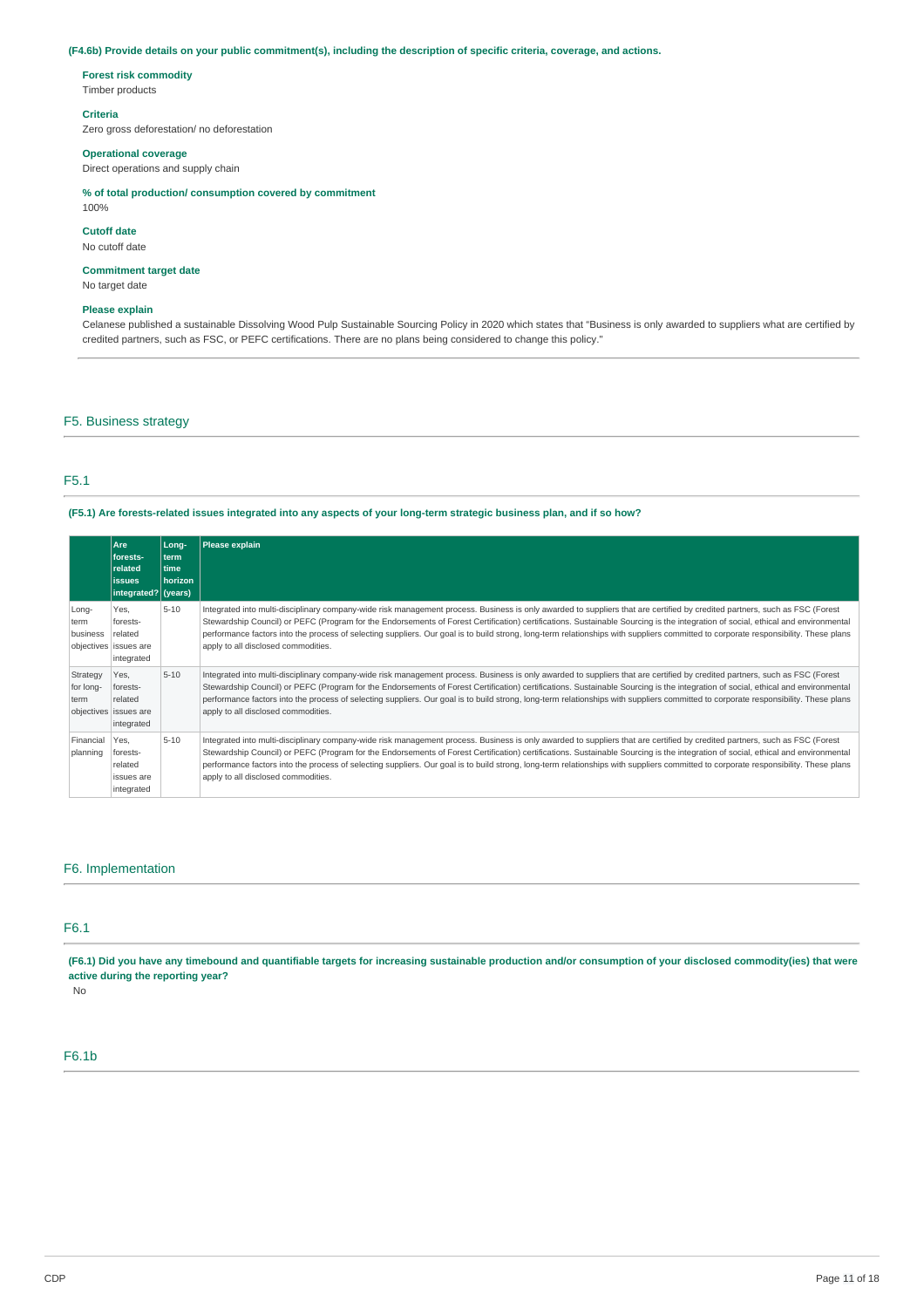(F6.1b) Why do you not have target(s) for increasing sustainable production and/or consumption of your disclosed commodity(ies) and what are your plans to **develop these in the future?**

|                    | <b>Primary reason</b>                                                                                                                                            | Please explain                                                                                                                                                                                                                                                                                                                                                                 |
|--------------------|------------------------------------------------------------------------------------------------------------------------------------------------------------------|--------------------------------------------------------------------------------------------------------------------------------------------------------------------------------------------------------------------------------------------------------------------------------------------------------------------------------------------------------------------------------|
| Timber             | Other, please specify (Wood Pulp Sustainable policy<br>products supports our management of third parties, that source<br>timber products directly or indirectly) | Celanese's Cellulose Acetate products are produced using high purity wood pulp sourced from sustainably managed forests. Business is only<br>awarded to suppliers that are certified by credited partners, such as FSC (Forest Stewardship Council) or PEFC (Programme for the<br>Endorsement of Forest Certification) certifications. Our suppliers are responsibly sourcing. |
|                    | Palm oil <not applicable=""></not>                                                                                                                               | <not applicable=""></not>                                                                                                                                                                                                                                                                                                                                                      |
| Cattle<br>products | <not applicable=""></not>                                                                                                                                        | <not applicable=""></not>                                                                                                                                                                                                                                                                                                                                                      |
| Soy                | <not applicable=""></not>                                                                                                                                        | <not applicable=""></not>                                                                                                                                                                                                                                                                                                                                                      |
| Other -<br>Rubber  | <not applicable=""></not>                                                                                                                                        | <not applicable=""></not>                                                                                                                                                                                                                                                                                                                                                      |
| Other -<br>Cocoa   | <not applicable=""></not>                                                                                                                                        | <not applicable=""></not>                                                                                                                                                                                                                                                                                                                                                      |
| Other -<br>Coffee  | <not applicable=""></not>                                                                                                                                        | <not applicable=""></not>                                                                                                                                                                                                                                                                                                                                                      |

# F6.2

# (F6.2) Do you have traceability system(s) in place to track and monitor the origin of your disclosed commodity(ies)?

|                                                                                                                                                                                        | Do you have<br>system(s) in<br>place? | <b>Description of traceability system</b>                                                                                                                                                                                                                                                                                              |                        | <b>Exclusions Description</b><br>of<br>exclusion |
|----------------------------------------------------------------------------------------------------------------------------------------------------------------------------------------|---------------------------------------|----------------------------------------------------------------------------------------------------------------------------------------------------------------------------------------------------------------------------------------------------------------------------------------------------------------------------------------|------------------------|--------------------------------------------------|
| Timber<br>products                                                                                                                                                                     | Yes                                   | Celanese's Cellulose Acetate products are produced using high purity wood pulp sourced from sustainably managed forests. Business is only awarded to<br>suppliers that are certified by credited partners, such as FSC (Forest Stewardship Council) or PEFC (Programme for the Endorsement of Forest Certification)<br>certifications. | Not<br>applicable      | $<$ Not<br>Applicable>                           |
| Palm oil <not< td=""><td>Applicable&gt;</td><td><not applicable=""></not></td><td><math>&lt;</math>Not<br/>Applicable&gt;</td><td><math>&lt;</math> Not<br/>Applicable&gt;</td></not<> | Applicable>                           | <not applicable=""></not>                                                                                                                                                                                                                                                                                                              | $<$ Not<br>Applicable> | $<$ Not<br>Applicable>                           |
| Cattle                                                                                                                                                                                 | $<$ Not<br>products Applicable>       | <not applicable=""></not>                                                                                                                                                                                                                                                                                                              | $<$ Not<br>Applicable> | $<$ Not<br>Applicable>                           |
| Soy                                                                                                                                                                                    | $<$ Not<br>Applicable>                | <not applicable=""></not>                                                                                                                                                                                                                                                                                                              | $<$ Not<br>Applicable> | $<$ Not<br>Applicable>                           |
| Other -<br>Rubber                                                                                                                                                                      | $<$ Not<br>Applicable>                | <not applicable=""></not>                                                                                                                                                                                                                                                                                                              | $<$ Not<br>Applicable> | $<$ Not<br>Applicable>                           |
| Other -<br>Cocoa                                                                                                                                                                       | $<$ Not<br>Applicable>                | <not applicable=""></not>                                                                                                                                                                                                                                                                                                              | $<$ Not<br>Applicable> | $<$ Not<br>Applicable>                           |
| Other -<br>Coffee                                                                                                                                                                      | $<$ Not<br>Applicable>                | <not applicable=""></not>                                                                                                                                                                                                                                                                                                              | $<$ Not                | $<$ Not<br>Applicable>   Applicable>             |

# F6.2a

### **(F6.2a) Provide details on the level of traceability your organization has for its disclosed commodity(ies).**

| <b>Forest risk commodity</b> | <b>Point to which commodity is traceable</b> | % of total production/consumption volume traceable |
|------------------------------|----------------------------------------------|----------------------------------------------------|
| Timber products              | Mill                                         | 100                                                |
| Timber products              | State or equivalent                          |                                                    |

### F6.3

# **(F6.3) Have you adopted any third-party certification scheme(s) for your disclosed commodity(ies)?**

|                 | Third-party certification scheme adopted?                                        | % of total production and/or consumption volume certified |
|-----------------|----------------------------------------------------------------------------------|-----------------------------------------------------------|
| Timber products | No, we have not adopted any third-party certification schemes for this commodity | <not applicable=""></not>                                 |
| Palm oil        | <not applicable=""></not>                                                        | <not applicable=""></not>                                 |
| Cattle products | <not applicable=""></not>                                                        | <not applicable=""></not>                                 |
| Soy             | <not applicable=""></not>                                                        | <not applicable=""></not>                                 |
| Other - Rubber  | <not applicable=""></not>                                                        | <not applicable=""></not>                                 |
| Other - Cocoa   | <not applicable=""></not>                                                        | <not applicable=""></not>                                 |
| Other - Coffee  | <not applicable=""></not>                                                        | <not applicable=""></not>                                 |

F6.4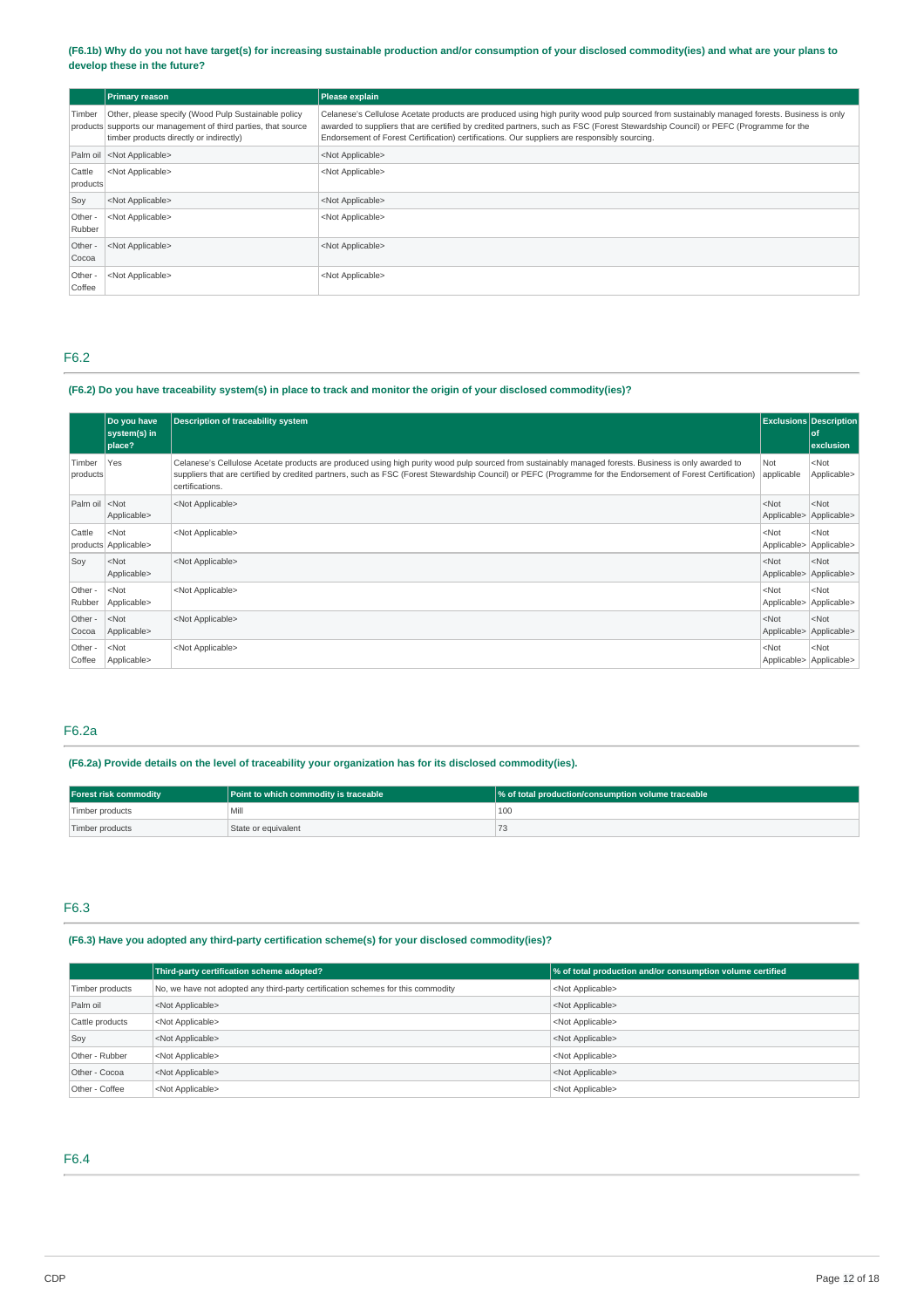### (F6.4) For your disclosed commodity(ies), do you have a system to control, monitor, or verify compliance with no conversion and/or no deforestation **commitments?**

|                 | A system to control, monitor or verify compliance | <b>Comment</b>            |
|-----------------|---------------------------------------------------|---------------------------|
| Timber products | N <sub>0</sub>                                    | N/A                       |
| Palm oil        | <not applicable=""></not>                         | <not applicable=""></not> |
| Cattle products | <not applicable=""></not>                         | <not applicable=""></not> |
| Soy             | <not applicable=""></not>                         | <not applicable=""></not> |
| Other - Rubber  | <not applicable=""></not>                         | <not applicable=""></not> |
| Other - Cocoa   | <not applicable=""></not>                         | <not applicable=""></not> |
| Other - Coffee  | <not applicable=""></not>                         | <not applicable=""></not> |

### F6.6

### (F6.6) For your disclosed commodity(ies), indicate if you assess your own compliance and/or the compliance of your suppliers with forest regulations and/or **mandatory standards.**

|                 | Assess legal compliance with forest regulations | Comment                   |
|-----------------|-------------------------------------------------|---------------------------|
| Timber products | Yes, from suppliers                             | <not applicable=""></not> |
| Palm oil        | <not applicable=""></not>                       | <not applicable=""></not> |
| Cattle products | <not applicable=""></not>                       | <not applicable=""></not> |
| Soy             | <not applicable=""></not>                       | <not applicable=""></not> |
| Other - Rubber  | <not applicable=""></not>                       | <not applicable=""></not> |
| Other - Cocoa   | <not applicable=""></not>                       | <not applicable=""></not> |
| Other - Coffee  | <not applicable=""></not>                       | <not applicable=""></not> |

### F6.6a

### (F6.6a) For you disclosed commodity(ies), indicate how you ensure legal compliance with forest regulations and/or mandatory standards.

### **Timber products**

### **Procedure to ensure legal compliance**

We engage with our suppliers on a regular basis. Celanese's Cellulose Acetate products are produced using high purity wood pulp sourced from sustainably managed forests. Business is only awarded to suppliers that are certified by credited partners, such as FSC (Forest Stewardship Council) or PEFC (Programme for the Endorsement of Forest Certification) certifications.

### **Country/Area of origin**

Brazil

### **Law and/or mandatory standard(s)**

Other, please specify (Business is only awarded to suppliers that are certified by credited partners, such as FSC (Forest Stewardship Council) or PEFC (Programme for the Endorsement of Forest Certification) certifications. )

#### **Comment**

Business is only awarded to suppliers that are certified by credited partners, such as FSC (Forest Stewardship Council) or PEFC (Programme for the Endorsement of Forest Certification) certifications.

### F6.7

### (F6.7) Are you working with smallholders to support good agricultural practices and reduce deforestation and/or conversion of natural ecosystems?

|                    | Are vou workina                               | <b>Type of smallholder</b><br>with smallholders? engagement approach | <b>Smallholder</b><br>engagement<br>approach | <b>Number of</b><br><b>smallholders</b><br>engaged | Please explain                                                                                                                                                                                             |
|--------------------|-----------------------------------------------|----------------------------------------------------------------------|----------------------------------------------|----------------------------------------------------|------------------------------------------------------------------------------------------------------------------------------------------------------------------------------------------------------------|
| Timber             | No. not working with<br>products smallholders | <not applicable=""></not>                                            | <not applicable=""></not>                    | <not applicable=""></not>                          | Business is only awarded to suppliers that are certified by credited partners, such as FSC (Forest Stewardship<br>Council) or PEFC (Programme for the Endorsement of Forest Certification) certifications. |
|                    | Palm oil <not applicable=""></not>            | <not applicable=""></not>                                            | <not applicable=""></not>                    | <not applicable=""></not>                          | <not applicable=""></not>                                                                                                                                                                                  |
| Cattle<br>products | <not applicable=""></not>                     | <not applicable=""></not>                                            | <not applicable=""></not>                    | <not applicable=""></not>                          | <not applicable=""></not>                                                                                                                                                                                  |
| Soy                | <not applicable=""></not>                     | <not applicable=""></not>                                            | <not applicable=""></not>                    | <not applicable=""></not>                          | <not applicable=""></not>                                                                                                                                                                                  |
| Other -<br>Rubber  | <not applicable=""></not>                     | <not applicable=""></not>                                            | <not applicable=""></not>                    | <not applicable=""></not>                          | <not applicable=""></not>                                                                                                                                                                                  |
| Other -<br>Cocoa   | <not applicable=""></not>                     | <not applicable=""></not>                                            | <not applicable=""></not>                    | <not applicable=""></not>                          | <not applicable=""></not>                                                                                                                                                                                  |
| Other -<br>Coffee  | <not applicable=""></not>                     | <not applicable=""></not>                                            | <not applicable=""></not>                    | <not applicable=""></not>                          | <not applicable=""></not>                                                                                                                                                                                  |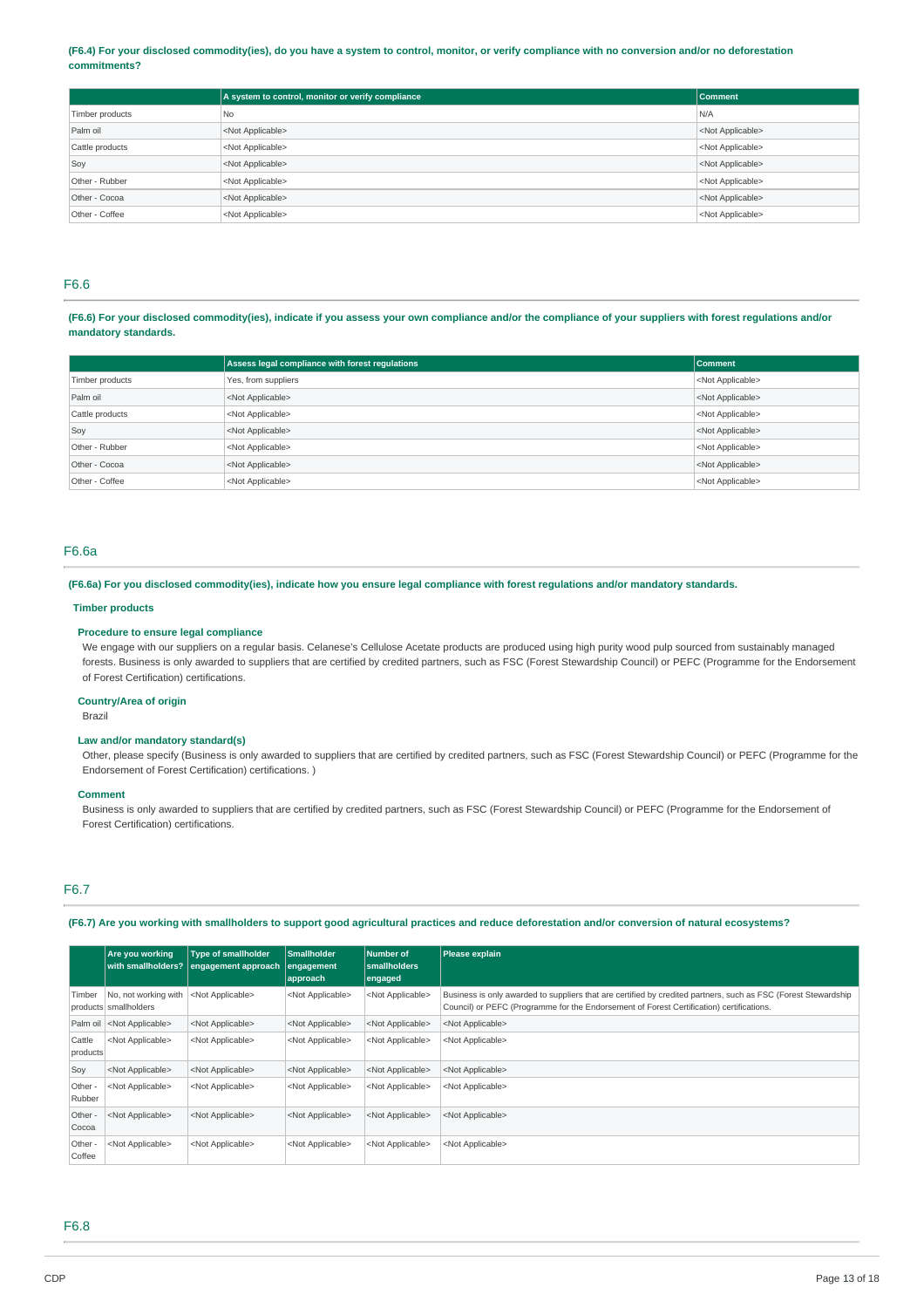### (F6.8) Are you working with your direct suppliers to support and improve their capacity to comply with your forests-related policies, commitments, and other **requirements?**

|                                                                                                                                                                                                                                         | Are you<br>workina<br>with direct supplier | <b>Type of</b><br>direct<br>suppliers? engagement approach<br>approach | <b>Direct</b><br>supplier<br>engagement engaged | $%$ of<br>suppliers         | Please explain                                                                                                                                                                                                                                                                                                                                                                                                                                                                                                                                                                 |
|-----------------------------------------------------------------------------------------------------------------------------------------------------------------------------------------------------------------------------------------|--------------------------------------------|------------------------------------------------------------------------|-------------------------------------------------|-----------------------------|--------------------------------------------------------------------------------------------------------------------------------------------------------------------------------------------------------------------------------------------------------------------------------------------------------------------------------------------------------------------------------------------------------------------------------------------------------------------------------------------------------------------------------------------------------------------------------|
| Timber<br>products working                                                                                                                                                                                                              | No. not<br>with direct<br>suppliers        | $<$ Not<br>Applicable>                                                 | $<$ Not<br>Applicable>                          | $<$ Not<br>Applicabl<br>e   | We engage with our suppliers on a regular basis. Celanese's Cellulose Acetate products are produced using high purity wood pulp sourced from<br>sustainably managed forests. Business is only awarded to suppliers that are certified by credited partners, such as FSC (Forest Stewardship Council)<br>or PEFC (Programme for the Endorsement of Forest Certification) certifications. Celanese engages in conversations with suppliers to understand<br>their certification schemes and meanings. As a result, Celanese has a project in place to certify some of its sites. |
| Palm oil <not< td=""><td>Applicable</td><td><math>&lt;</math>Not<br/>Applicable&gt;</td><td><math>&lt;</math>Not<br/>Applicable&gt;</td><td><math>&lt;</math>Not<br/>Applicabl<br/>e &gt;</td><td><not applicable=""></not></td></not<> | Applicable                                 | $<$ Not<br>Applicable>                                                 | $<$ Not<br>Applicable>                          | $<$ Not<br>Applicabl<br>e > | <not applicable=""></not>                                                                                                                                                                                                                                                                                                                                                                                                                                                                                                                                                      |
| Cattle                                                                                                                                                                                                                                  | $<$ Not<br>products Applicable             | $<$ Not<br>Applicable>                                                 | $<$ Not<br>Applicable>                          | $<$ Not<br>Applicabl<br>e   | <not applicable=""></not>                                                                                                                                                                                                                                                                                                                                                                                                                                                                                                                                                      |
| Soy                                                                                                                                                                                                                                     | $<$ Not<br>Applicable                      | $<$ Not<br>Applicable>                                                 | $<$ Not<br>Applicable>                          | $<$ Not<br>Applicabl<br>e > | <not applicable=""></not>                                                                                                                                                                                                                                                                                                                                                                                                                                                                                                                                                      |
| Other -<br>Rubber                                                                                                                                                                                                                       | $<$ Not<br>Applicable                      | $<$ Not<br>Applicable>                                                 | $<$ Not<br>Applicable>                          | $<$ Not<br>Applicabl<br>e   | <not applicable=""></not>                                                                                                                                                                                                                                                                                                                                                                                                                                                                                                                                                      |
| Other -<br>Cocoa                                                                                                                                                                                                                        | $<$ Not<br>Applicable                      | $<$ Not<br>Applicable>                                                 | $<$ Not<br>Applicable>                          | $<$ Not<br>Applicabl<br>e   | <not applicable=""></not>                                                                                                                                                                                                                                                                                                                                                                                                                                                                                                                                                      |
| Other -<br>Coffee                                                                                                                                                                                                                       | $<$ Not<br>Applicable                      | $<$ Not<br>Applicable>                                                 | $<$ Not<br>Applicable>                          | $<$ Not<br>Applicabl<br>e   | <not applicable=""></not>                                                                                                                                                                                                                                                                                                                                                                                                                                                                                                                                                      |

# F6.9

# **(F6.9) Are you working beyond your first-tier supplier(s) to manage and mitigate deforestation risks?**

|                    | tier?                                                               | Are you working beyond first Type of engagement approach with indirect<br>suppliers | Indirect supplier engagement<br>approach | Please explain                                                                              |
|--------------------|---------------------------------------------------------------------|-------------------------------------------------------------------------------------|------------------------------------------|---------------------------------------------------------------------------------------------|
| Timber<br>products | No, not working beyond the first <not applicable=""><br/>tier</not> |                                                                                     | <not applicable=""></not>                | Celanese prioritizes sustainability efforts for our large direct suppliers of<br>wood pulp. |
| Palm oil           | <not applicable=""></not>                                           | <not applicable=""></not>                                                           | <not applicable=""></not>                | <not applicable=""></not>                                                                   |
| Cattle<br>products | <not applicable=""></not>                                           | <not applicable=""></not>                                                           | <not applicable=""></not>                | <not applicable=""></not>                                                                   |
| Soy                | <not applicable=""></not>                                           | <not applicable=""></not>                                                           | <not applicable=""></not>                | <not applicable=""></not>                                                                   |
| Other -<br>Rubber  | <not applicable=""></not>                                           | <not applicable=""></not>                                                           | <not applicable=""></not>                | <not applicable=""></not>                                                                   |
|                    | Other - Cocoa <not applicable=""></not>                             | <not applicable=""></not>                                                           | <not applicable=""></not>                | <not applicable=""></not>                                                                   |
|                    | Other - Coffee <not applicable=""></not>                            | <not applicable=""></not>                                                           | <not applicable=""></not>                | <not applicable=""></not>                                                                   |

### F6.10

(F6.10) Do you participate in external activities and/or initiatives to promote the implementation of your forests-related policies and commitments?

### **Forest risk commodity**

Timber products

**Do you participate in activities/initiatives?**

# **Activities**

No

<Not Applicable>

### **Initiatives**

<Not Applicable>

### **Jurisdictional approaches** <Not Applicable>

# **Please explain**

Business is only awarded to suppliers that are certified by credited partners, such as FSC (Forest Stewardship Council) or PEFC (Programme for the Endorsement of Forest Certification) certifications.

### F6.11

**(F6.11) Is your organization supporting or implementing project(s) focused on ecosystem restoration and protection?** No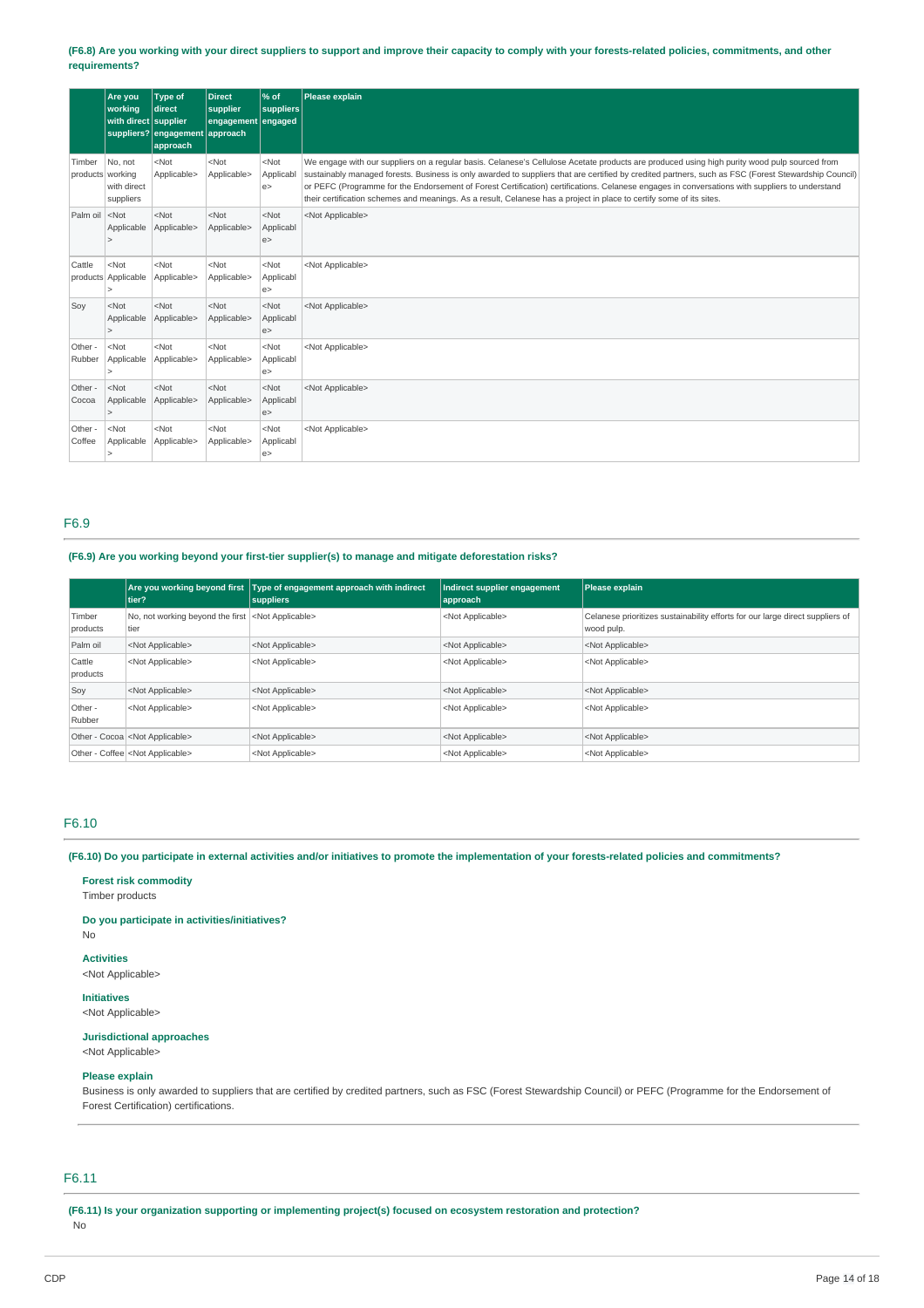# F7.1

### **(F7.1) Do you verify any forests information reported in your CDP disclosure?**

No, we do not verify any forests-related information reported in our CDP disclosure, and there are no plans to do so

### F8. Barriers and challenges

# F8.1

(F8.1) Describe the key barriers or challenges to eliminating deforestation and/or conversion of other natural ecosystems from your direct operations or from **other parts of your value chain.**

### **Forest risk commodity**

Timber products

# **Coverage**

Direct operations

### **Primary barrier/challenge type**

Limited public awareness and/or market demand

**Comment** N/A

### F8.2

(F8.2) Describe the main measures that would improve your organization's ability to manage its exposure to deforestation and/or conversion of other natural **ecosystems.**

### **Forest risk commodity**

Timber products

### **Coverage**

Direct operations

# **Main measure**

Increased demand for certified products

#### **Comment**

Business is only awarded to suppliers that are certified by credited partners, such as FSC (Forest Stewardship Council) or PEFC (Programme for the Endorsement of Forest Certification) certifications.

### F17 Signoff

# F-FI

(F-FI) Use this field to provide any additional information or context that you feel is relevant to your organization's response. Please note that this field is optional **and is not scored.**

We currently have a project to pursue PEFC (Program for the Endorsements of Forest Certification) chain of custody certifications at some Celanese sites.

# F17.1

(F17.1) Provide the following information for the person that has signed off (approved) your CDP forests response.

|       | <b>Job Title</b>                     | Corresponding job category |
|-------|--------------------------------------|----------------------------|
| Row 1 | Vice President Business, Acetate Tow | Business unit manager      |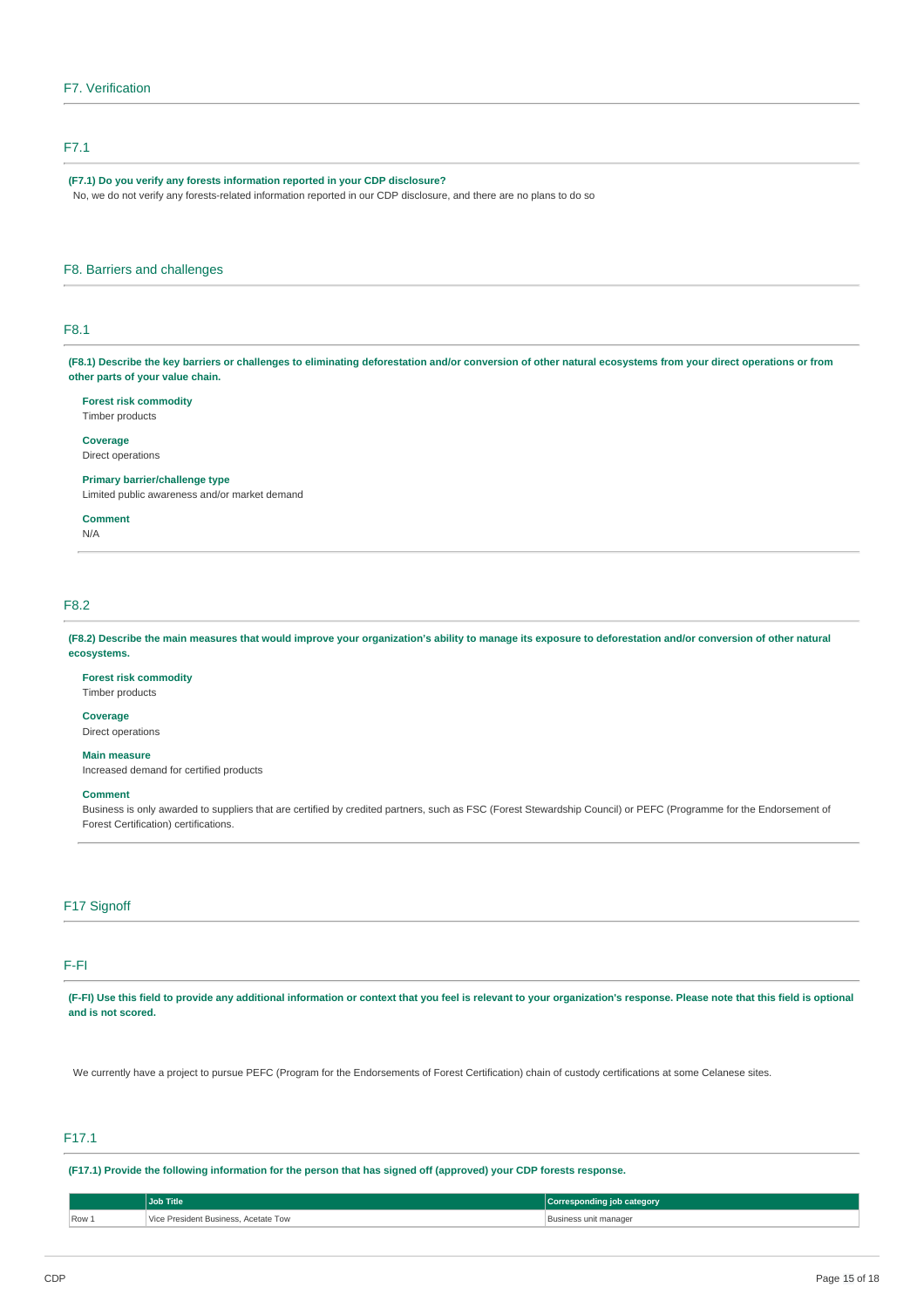# SF0.1

### **(SF0.1) What is your organization's annual revenue for the reporting period?**

|       | <b>Annual revenue</b> |
|-------|-----------------------|
| Row 1 |                       |
|       |                       |

# SF0.2

**(SF0.2) Do you have an ISIN for your organization that you are willing to share with CDP?** Yes

### SF0.2a

**(SF0.2a) Please share your ISIN in the table below.**

|       | code      | r (including single check digit)<br><b>ICIN</b><br>numeric identifier |  |
|-------|-----------|-----------------------------------------------------------------------|--|
| Row 1 | UJ<br>. . | 103<br>.                                                              |  |

# SF1.1

(SF1.1) In F6.3 you were asked "Have you adopted any third-party certification scheme(s) for your disclosed commodity(ies)? Indicate the volume and percentage of your certified production and/or consumption". Can you also indicate, for each of your disclosed commodity(ies), the percentage of certified volume sold to **each requesting CDP supply chain member?**

#### No

# SF1.1b

(SF1.1b) Why can you not indicate the percentage of certified volume sold to each of your requesting CDP supply chain members? Describe any future plans for **adopting and communicating levels of certification to requesting members.**

**Requesting member** Altria Group, Inc.

**Forest risk commodity** Timber products

### **Primary reason**

We are planning to adopt certification within the next two years and we anticipate being able to provide this information by then

### **Please explain**

We currently have a project to pursue PEFC (Program for the Endorsements of Forest Certification) chain of custody certifications at some Celanese sites.

# SF2.1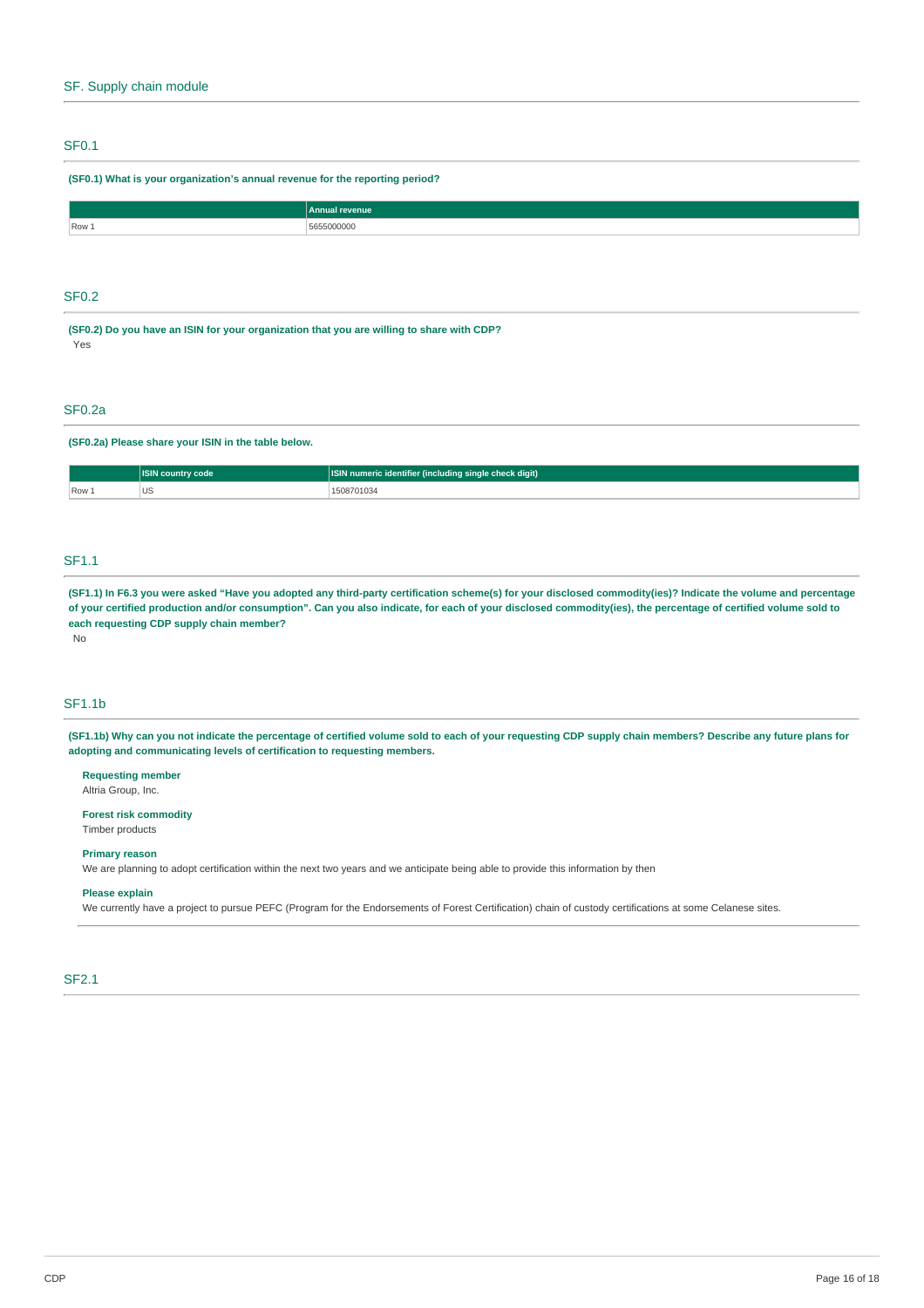#### (SF2.1) Please propose any mutually beneficial forests-related projects you could collaborate on with specific CDP supply chain members.

**Requesting member**

Altria Group, Inc.

**Commodity related to the project**

Timber products

**Category of project** Certification

#### **Type of project**

Increase in coverage of commodity certified

### **Estimated timeframe for realization of benefits to customer**

1-3 years

#### **Details of project**

We currently have a project to pursue PEFC (Program for the Endorsements of Forest Certification) chain of custody certifications at some Celanese sites.

#### **Projected outcome**

The project provides greater awareness at the customer/vendor level of certification schemes that support sustainable forestry practices.

**Requesting member**

Altria Group, Inc.

### **Commodity related to the project**

Timber products

#### **Category of project**

Relationship sustainability assessment

#### **Type of project**

Aligning goals to feed into customers targets and ambitions

#### **Estimated timeframe for realization of benefits to customer**

Current - up to 1 year

#### **Details of project**

We enjoy a long history of collaboration with Altria across many topics and business functions. As sustainability goals become increasingly important to both parties, it is natural to expect that an early step in the process is to align on our individual goals and seek common areas of interest to work on together. Goal alignment on Timber Products commodities will allow us to understand the importance and priorities of Altria's goals with respect to forests and forests risks, and to confirm the importance and help prioritize our own goals that would feed into the downstream value chain.

#### **Projected outcome**

Regular alignment on forest risks goals will allow both parties to prioritize and optimize projects that bring the highest value.

### SF2.2

(SF2.2) Have requests or initiatives by CDP supply chain members prompted your organization to take organizational-level action to reduce or remove **deforestation/forest degradation from your operations or your supply chain?** No

# SF3.1

(SF3.1) For your disclosed commodity(ies), do you estimate the GHG emission reductions and/or removals from land use and land use change that have occurred **in your direct operations and/or supply chain?**

### **Timber products**

**Estimate GHG emissions and removals from land use and land use change**

#### No

### **Please explain**

For this reporting period, Celanese is not able to provide GHG emissions reductions estimates based on land use and land use change. Although our suppliers of wood pulp maintain sustainability practices that fully compensate for removals, Celanese does not currently monitor nor estimate these emissions impacts.

### Submit your response

### **In which language are you submitting your response?**

**English** 

### **Please confirm how your response should be handled by CDP**

|                             | 11 am submitting to A | <b>Public or Non-Public Submission</b> | Are you ready to submit the additional Supply Chain questions? |
|-----------------------------|-----------------------|----------------------------------------|----------------------------------------------------------------|
| I am submitting my response | Investors             | Public                                 | Yes, I will submit the Supply Chain questions now              |
|                             | Customers             |                                        |                                                                |